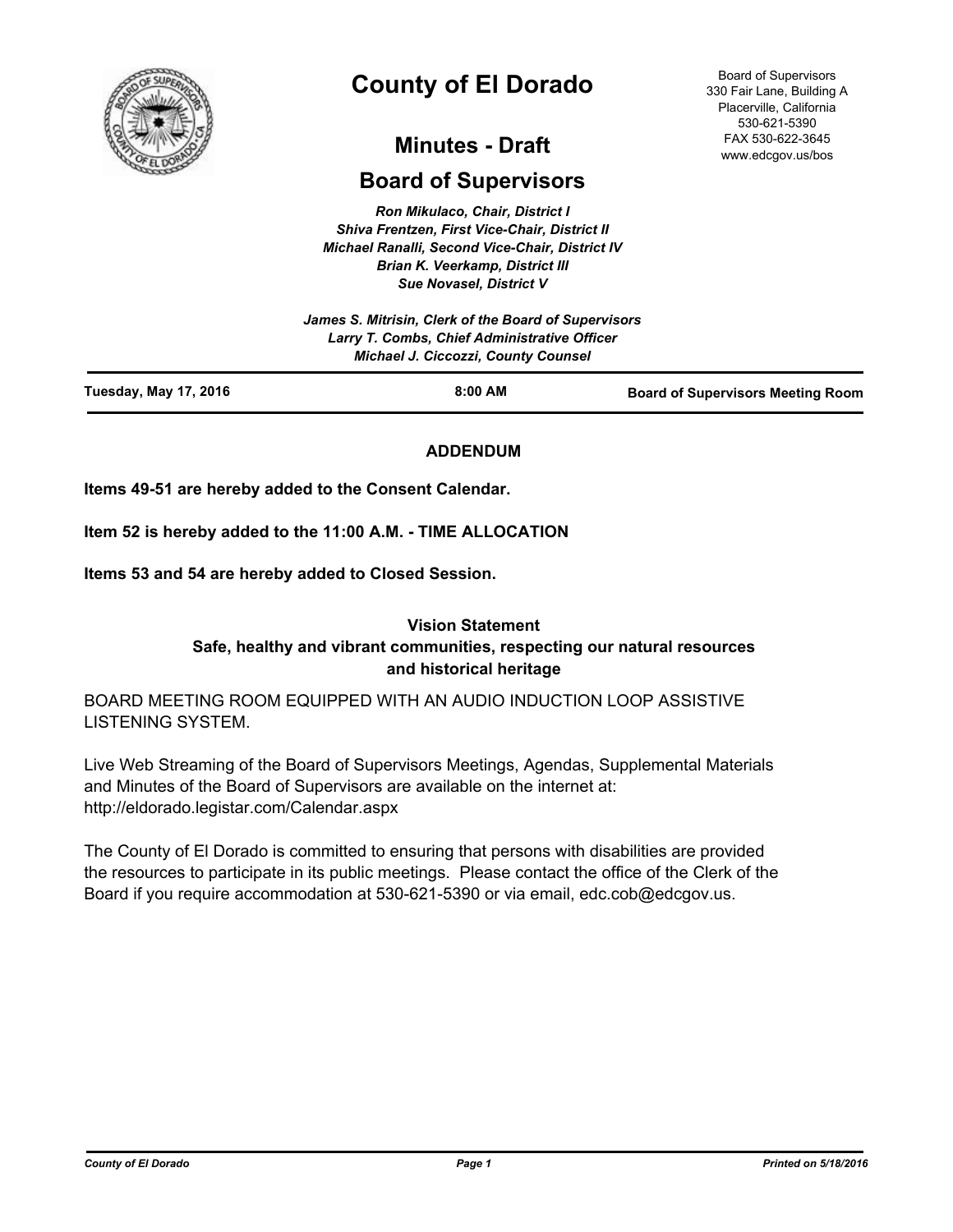Public comment will be received on each agenda item listed under Department Matters or Time Allocation as called by the Chair. Principal party on each side of an issue (where applicable) is allocated 10 minutes to speak, individual comments are limited to 3 minutes, and individuals speaking for a group are allocated 5 minutes. (Adopted 8/10/93) Except with the consent of the Board, individuals shall be allowed to speak to an item only once. Upon completion of public comment the matter shall be returned to the Board for deliberation. Members of the public shall not be entitled to participate in that deliberation, or be present at the podium during such deliberation, except at the invitation of the Board for a point of clarification or question by the Board. The Board reserves the right to waive said rules by a majority vote.

Matters not on the agenda may be addressed by the general public during the Open Forum. Public comments during Open Forum are limited to three minutes per person and the total amount of time reserved for Open Forum may be limited. Public comment on items scheduled for Closed Session will be received before the Board recesses to Closed Session.

Materials related to an item on this Agenda submitted to the Board of Supervisors after distribution of the agenda packet are available for inspection during normal business hours in the public viewing packet located in the foyer of Building A, 330 Fair Lane, Placerville or in the Board Clerk's Office located at the same address. Such documents are also available on the Board of Supervisors' Meeting Agenda webpage subject to staff's ability to post the documents before the meeting.

The Board of Supervisors is concerned that written information submitted to the Board the day of the Board meeting may not receive the attention it deserves. The Board Clerk cannot guarantee that any FAX, email, or mail received the day of the meeting will be delivered to the Board prior to action on the subject matter.

The Board meets simultaneously as the Board of Supervisors and the Board of Directors of the Air Quality Management District, In-Home Supportive Services, Public Housing Authority, Redevelopment Agency and other Special Districts.

For Purposes of the Brown Act § 54954.2 (a), the numbered items on this Agenda give a brief description of each item of business to be transacted or discussed. Recommendations of the staff, as shown, do not prevent the Board from taking other action.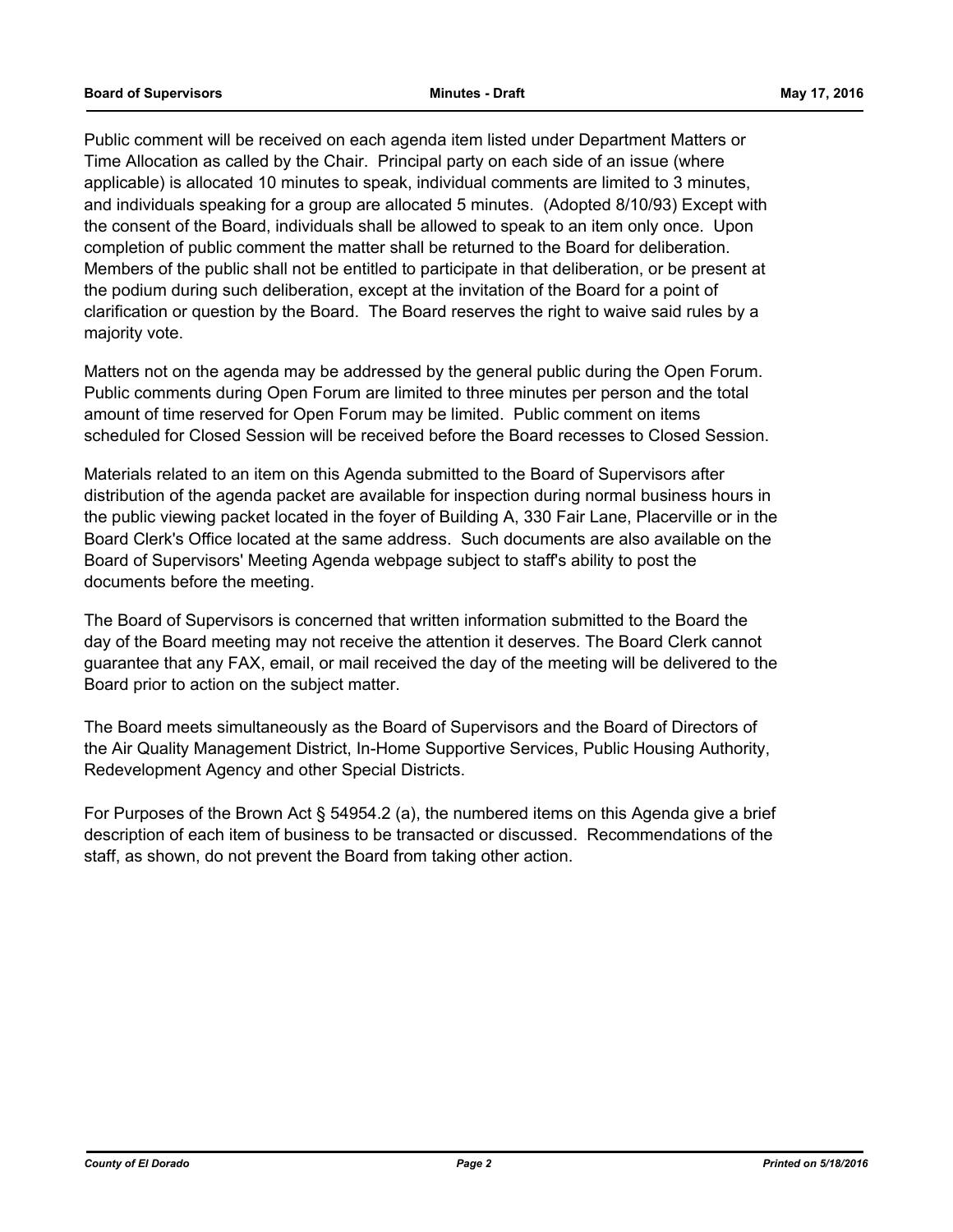#### **8:00 A.M. - CALLED TO ORDER AND RECESSED TO CLOSED SESSIONS**

Present: 5 - Supervisor Mikulaco, Supervisor Veerkamp, Supervisor Frentzen, Supervisor Ranalli and Supervisor Novasel

#### **9:45 A.M. - RECONVENED TO OPEN SESSION AND CLOSED SESSION REPORTS**

Present: 5 - Supervisor Mikulaco, Supervisor Veerkamp, Supervisor Frentzen, Supervisor Ranalli and Supervisor Novasel

#### **INVOCATION AND PLEDGE OF ALLEGIANCE TO THE FLAG**

**Don Ashton, Director of Health and Human Services Agency, gave the Invocation. Supervisor Novasel led the Pledge of Allegiance.**

#### **ADOPTION OF THE AGENDA AND APPROVAL OF CONSENT CALENDAR**

#### *Public Comment: M. Lane*

**A motion was made by Supervisor Veerkamp, seconded by Supervisor Ranalli to Adopt the Agenda and Approve the Consent Calendar with the following changes: Continue item 5 off calendar. Pull item 8 for discussion.**

- **Yes:** 5 Mikulaco, Veerkamp, Frentzen, Ranalli and Novasel
- **16-0557 Conference with Legal Counsel - Existing Litigation** pursuant to Government Code Section 54956.9(d)(1). Title: GEORGETOWN PRESERVATION SOCIETY, Petitioner v. COUNTY OF EL DORADO; EL DORADO COUNTY BOARD OF SUPERVISORS, and Does 1-20, Respondents; SIMON CRE ABBIE, LLC: DENTON BEAM; CAROLYN BEAM, and Does 21-40, Real Parties in Interest; El Dorado County Case PC20160205; (Dollar General Project). (Est. Time: 15 Min.)

**Based upon a request from County Counsel, a motion was made by Supervisor Veerkamp, seconded by Supervisor Novasel to add item 55 to the Agenda due to emergency circumstances of receiving the petition after the Addendum to the Agenda had been posted.**

**Yes:** 5 - Mikulaco, Veerkamp, Frentzen, Ranalli and Novasel

**16-0564** Public Comment on Consent Calendar (See Attachment)

The Board may make any necessary additions, deletions or corrections to the agenda including moving items to or from the Consent Calendar and adopt the agenda with one single vote. A Board member may request an item be removed from the Consent Calendar for discussion and possible action, and the item will be moved from Consent and heard as a separate item with Department Matters. Any member of the public may ask to address an item on the Consent Calendar prior to Board action.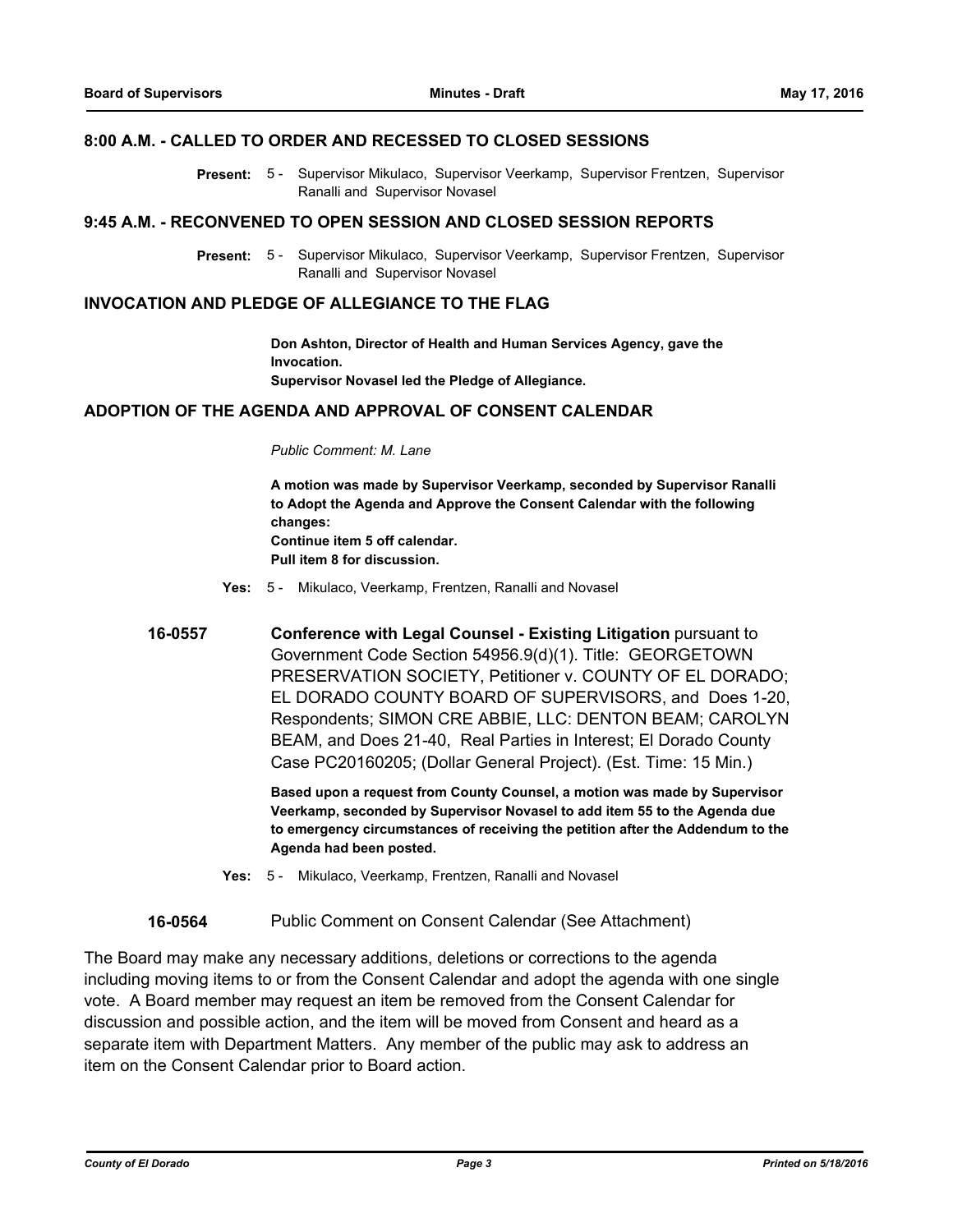## **OPEN FORUM**

*Public Comment: K. Payne, S. McKnight, S. Hughes, J. Ferrick, L. Friestad, M. Lowder, M. Lane*

**16-0565** OPEN FORUM (See Attachment)

Open Forum is an opportunity for members of the public to address the Board of Supervisors on subject matter that is not on their meeting agenda and within their jurisdiction. Public comments during Open Forum are limited to three minutes per person. The Board reserves the right to impose a reasonable limit of time afforded to any topic, individual speaker or the total amount of time reserved for Open Forum.

#### **DEPARTMENT/SUPERVISOR REPORTS**

**Supervisor Frentzen toured Indian Diggings Elementary School last week. She attended the Local Agency Formation Commission ad hoc budget committee meeting last week where they discussed ways to increase revenues and cut costs.**

**She encouraged the Board to have a discussion as to the reasons for missing the June 1st deadline to lock in the interest rate of 2.875% for the public facility.**

**Supervisor Novasel attended the First 5 Commission meeting last week. They discussed plans for the upcoming year, including the community hubs within libraries.**

**AMGEN will take place this week up in Lake Tahoe.**

**On Sunday, the first Old Meyers Grade (OMG) run will take place.**

**Supervisor Ranallli announced the annual Divide Chamber of Commerce mixer at the Georgetown Gazette.**

**The Volcanoville Fire Safe Council meeting will take place over the weekend. He delivered the Proclamation to the Pilot Hill Grange.**

**The finale for Music on the Divide took place last weekend.**

**El Dorado County has joined the state task force on tree morality. He received an update from CalFire.**

## **CAO UPDATE**

**No update.**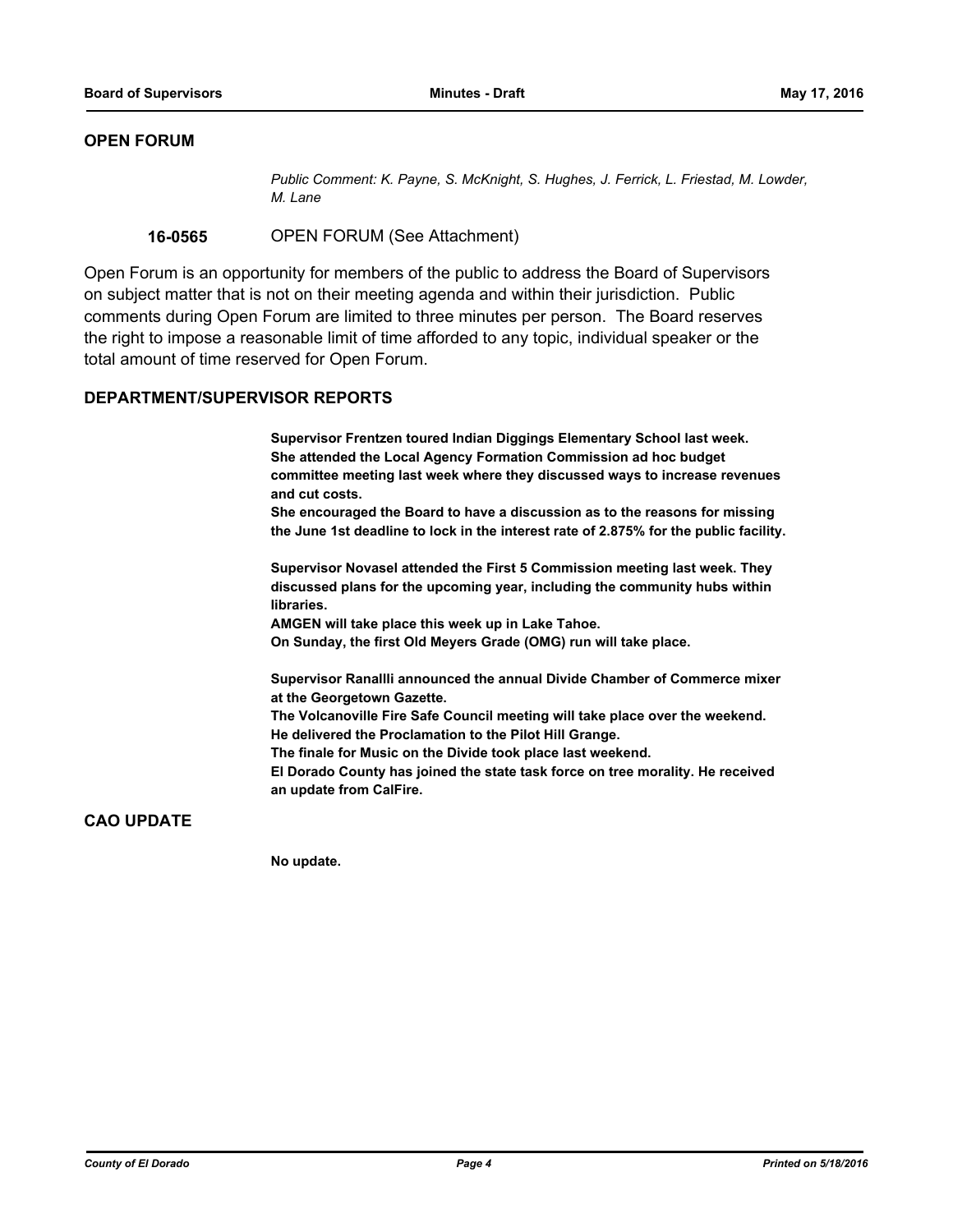### **CONSENT CALENDAR**

**1. 16-0494** Clerk of the Board recommending the Board approve the Minutes from the regular meeting of the Board of Supervisors of May 3, 2016 and the special meetings of April 26, 2016 and May 10, 2016.

**This matter was Approved on the Consent Calendar.**

#### **GENERAL GOVERNMENT - CONSENT ITEMS**

**2. 16-0504** Auditor-Controller recommending the Board receive and file: 1) The report on "Comparison of Actual Tax Proceeds to Adopted Appropriations Limit"; 2) The schedule of Prop 4 Compliance for Fiscal Year 2014/15 Actual Revenues; 3) The schedule of Prop 4 Compliance for Fiscal Year 2015/16 Adopted Revenues; and 4) Set a public hearing for June 7, 2016 at 10:00 a.m. for the discussion and adoption of the Appropriations Limit for Fiscal Year 2016/17.

**This matter was Approved on the Consent Calendar.**

**3. 16-0392** Chief Administrative Office, Facilities Division, recommending the Board decline the option to purchase or lease the land identified in the El Dorado Irrigation District's offer letter dated March 28, 2016, pursuant to California Government Code sections 54220-54233.

## **FUNDING:** N/A

**This matter was Approved on the Consent Calendar.**

**4. 14-1300** Chief Administrative Office, Procurement and Contracts recommending the Board authorize the Purchasing Agent to sign Amendment II to Agreement for Services 616-S1410 with Pacific Systems Integrators, Inc., to authorize the assignment of Pacific Systems Integrators, Inc. to Corrections Technology Group, LLC, extend the term for one (1) year to a total term of four (4) years, from May 14, 2014 through May 13, 2018, and update the compensation for overnight stays, for on-call and emergency maintenance and repair services of detention systems, locks and ancillary equipment in jails and juvenile detention centers. (Cont. 4/19/16, Item 2)

> **FUNDING:** Accumulated Capital Outlay Fund and Criminal Justice Special Revenue Fund.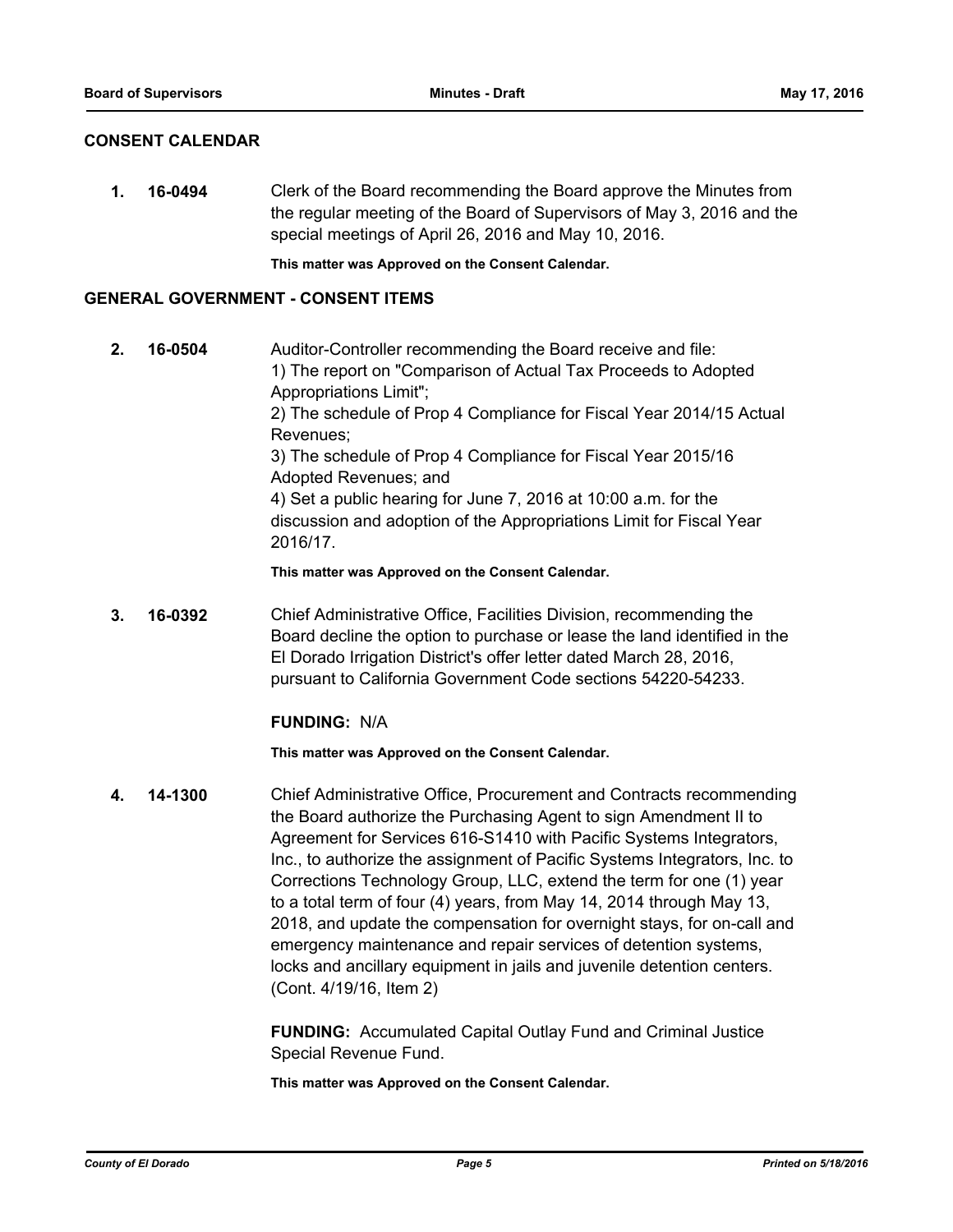**5. 16-0032** Chief Administrative Office, Parks Division recommending the Board approve and authorize the Chair to sign a Budget Transfer in the amount of \$25,000 from the River Trust Fund for the continuation of the update to the County's River Management Plan (RMP) of whitewater recreation on the South Fork of the American River. (4/5 vote required)

**FUNDING:** River Trust Fund.

**This matter was Continued off calendar upon Approval of the Consent Calendar.**

**6. 16-0424** Chief Administrative Office, Procurement and Contracts on behalf of Community Development Agency, Transportation Division recommending the Board approve the following: 1) Award Bid 16-863-059 for the purchase of Equipment/Truck Tires, Tubes, Wheels and Related Products and Services for the East and West Slopes to the low qualified bidder, Sierra Nevada Tire and Wheel; 2) Authorize the Purchasing Agent to issue multiple (two) blanket purchase orders to the vendor in the amounts of \$60,000 and \$55,000 for the East Slope and West Slope respectively, for a twelve-month (12-month) award period. Total purchases authorized will be \$115,000; 3) Authorize the Purchasing Agent to increase the blanket purchase orders on an "as needed" basis during the awarded period as long as funding is available within the requesting department's budget; and 4) Authorize the Purchasing Agent to extend both blanket purchase orders for one additional twelve-month (12-month) award period at the same terms and conditions, upon expiration of the current term, if determined to be in the best interest of the County. **FUNDING:** Non-General Fund (Road Fund Discretionary).

**This matter was Approved on the Consent Calendar.**

**7. 16-0476** Chief Administrative Office, Procurement and Contracts Division, recommending the Board declare a service weapon as surplus and approve the sale of the weapon to retiring Sergeant Gary Parker.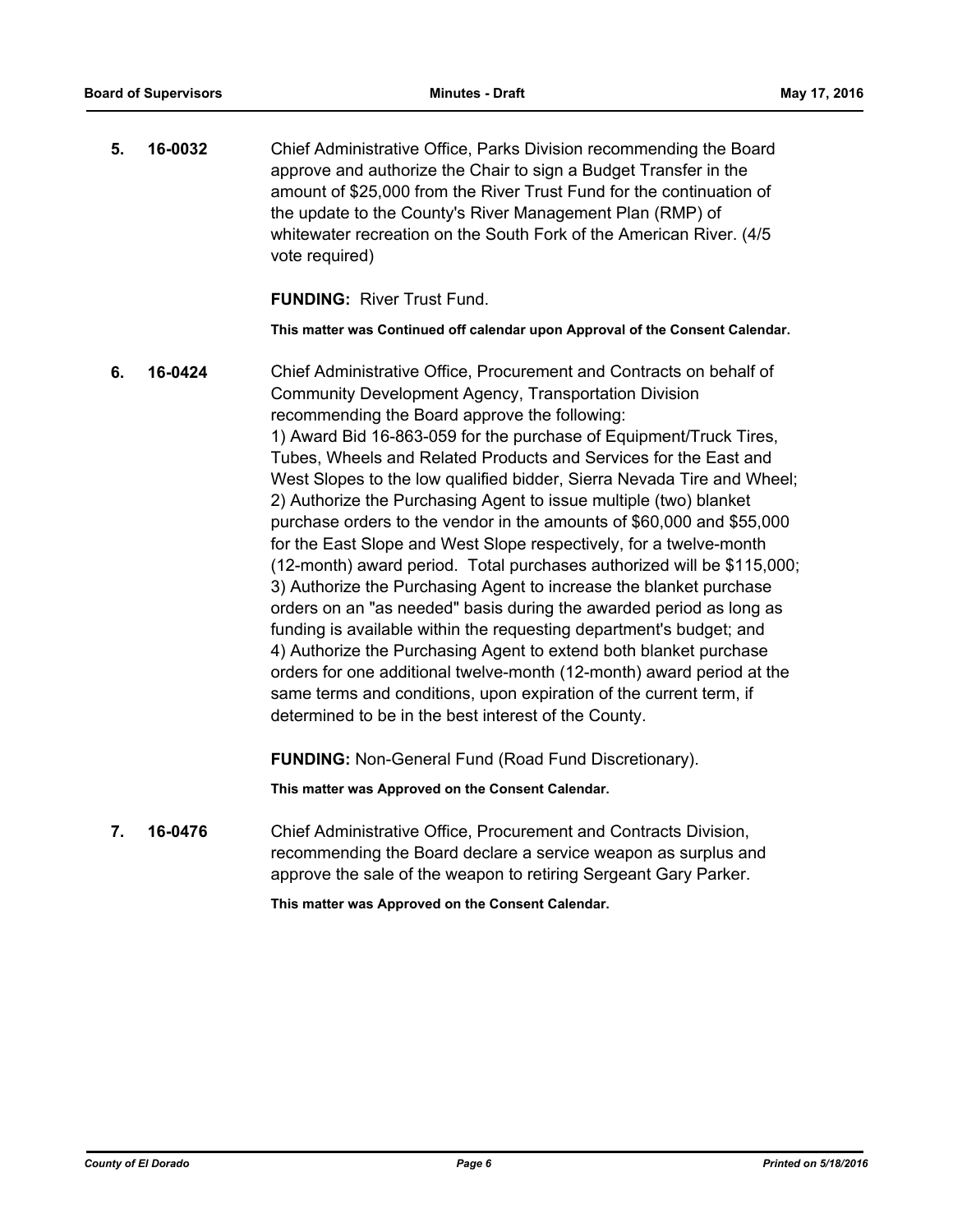**8. 16-0466** Human Resources recommending the Board approve and authorize the Purchasing Agent to sign Amendment I to Agreement 154-S1610 with Municipal Resource Group, LLC to provide investigative services and other specialized personnel services on an "as requested" basis for the Human Resources Department, increasing the total not to exceed amount by \$145,939 for a new total not to exceed amount of \$210,000 based on the department's estimated cost of services for the contract period. There is no change to the original term of the Agreement.

**FUNDING:** General Fund.

*Public Comment: K. Payne*

**A motion was made by Supervisor Veerkamp, seconded by Supervisor Ranalli to Approve this matter.**

- **Yes:** 4 Mikulaco, Veerkamp, Ranalli and Novasel
- **Noes:** 1 Frentzen
- **9. 16-0463** Treasurer/Tax Collector's Office recommending the Board authorize the issuance of a business license to Timothy Amos Lee, doing business as El Dorado County Psychic, operating a fortunetelling/psychic reading business in the Placerville area pursuant to El Dorado County Ordinance Code, Title 5, Section 5.14.070, Business Taxes, Licenses and Regulations - no license may be issued without the express authorization of the Board.

#### **FUNDING:** N/A

**This matter was Approved on the Consent Calendar.**

**10. 16-0475** Supervisor Novasel recommending the Board ratify Supervisors' signatures on a Certificate of Recognition for Todd Penery, El Dorado County Building Inspector III, retiring from county employment after 26 years of public service.

**This matter was Approved on the Consent Calendar.**

**11. 16-0305** Supervisor Ranalli recommending the Board find that a state of emergency continues to exist in El Dorado County as a result unprecedented tree mortality due to drought conditions and related bark beetle infestations. (Cont. 5/3/16, Item 9)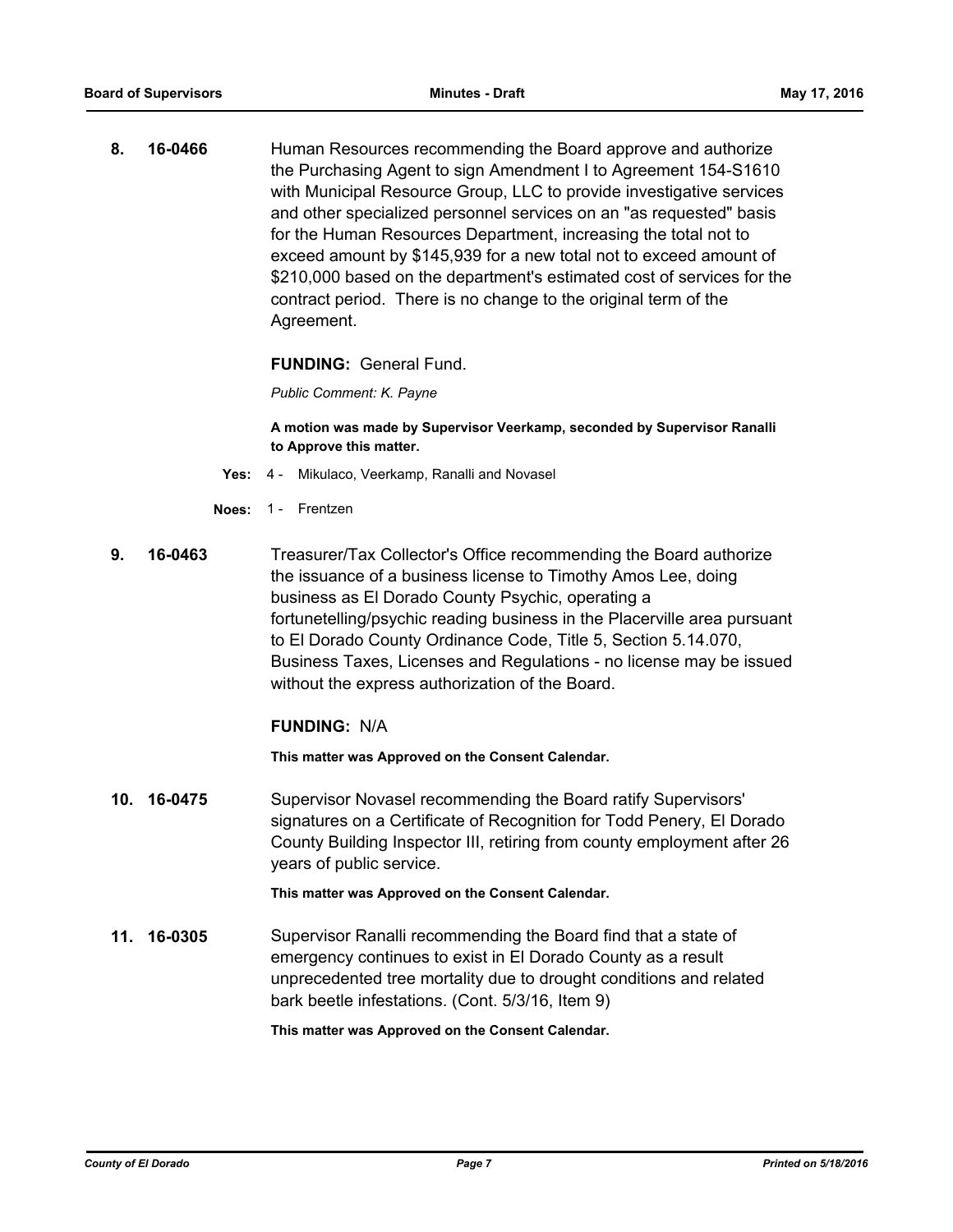**12. 14-0745** Supervisor Veerkamp recommending the Board approve and ratify the Chair to sign a Proclamation of the Board of Supervisors of the County of El Dorado Proclaiming May 30, 2016 "Memorial Day" to honor those we have lost.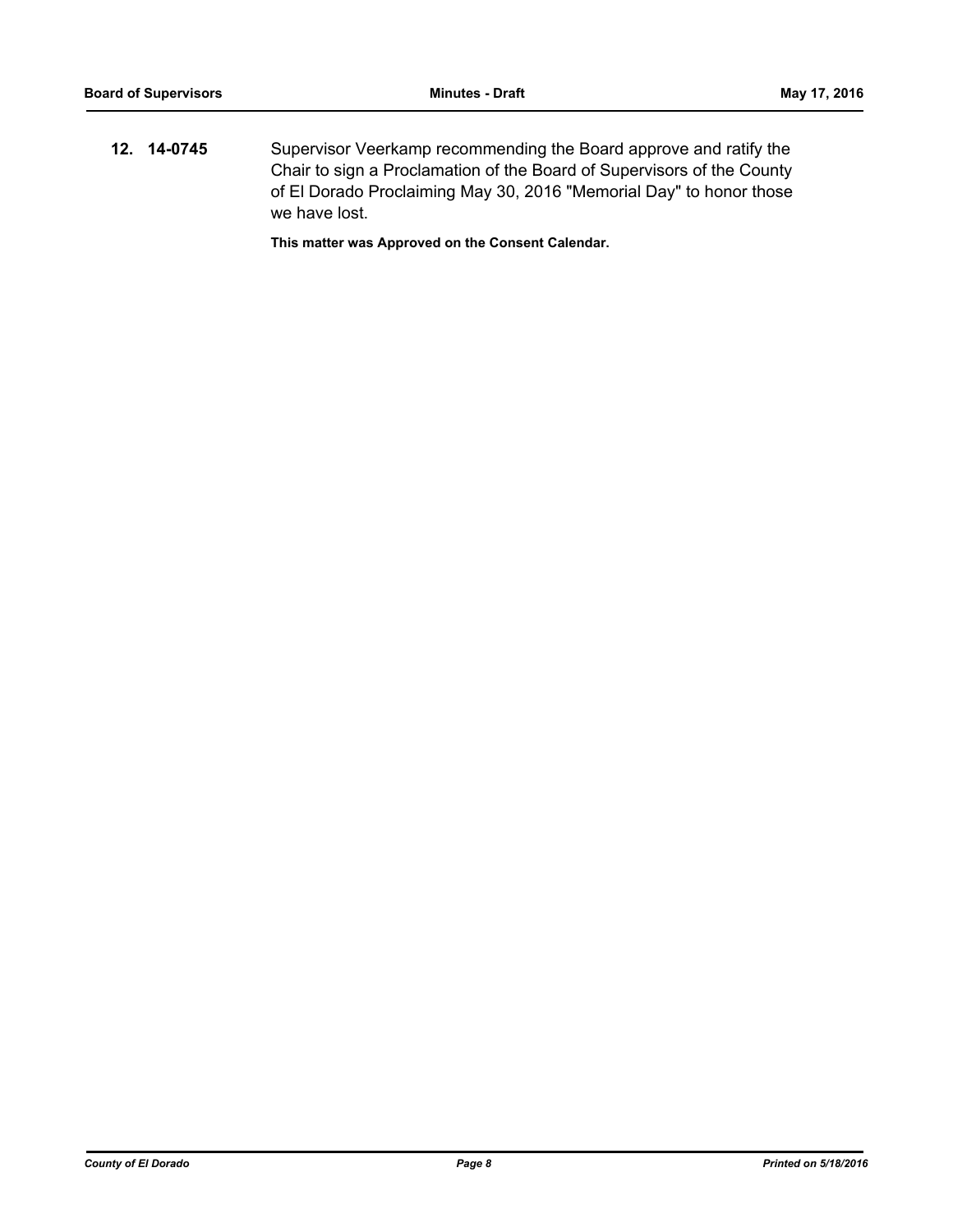#### **HEALTH AND HUMAN SERVICES - CONSENT ITEMS**

**13. 10-0778** Health and Human Services Agency, Public Health Division, recommending the Board: 1) Approve and authorize the Chair to sign Agreement for Services 005-S1711 with the County of Placer for the provision of solid waste permitting services and enforcement activities within the County of El Dorado's jurisdiction, for the term July 1, 2016 through April 31, 2021, with a maximum contractual obligation of \$625,000; and 2) Authorize the Purchasing Agent, or designee, to execute further documents relating to Agreement for Services 005-S1711, including future amendments which do not increase the maximum dollar amount or term of the Agreement, and contingent upon approval by County Counsel and Risk Management.

> **FUNDING:** State of California Department of Resources Recycling and Recovery Grant and solid waste franchise fees from the County's Community Development Agency, Environmental Management Division.

**This matter was Approved on the Consent Calendar.**

**14. 12-0544** Acting as the Governing Board of the El Dorado County Area Agency on Aging, Health and Human Services Agency, recommending the Board: 1) Approve the 2016-2020 Area Plan prepared by the El Dorado County Area Agency on Aging; and

2) Approve and authorize the Chair to sign the Transmittal Letter for submittal of said 2016-2020 Area Plan to the California Department of Aging.

**FUNDING:** State and Federal Funding.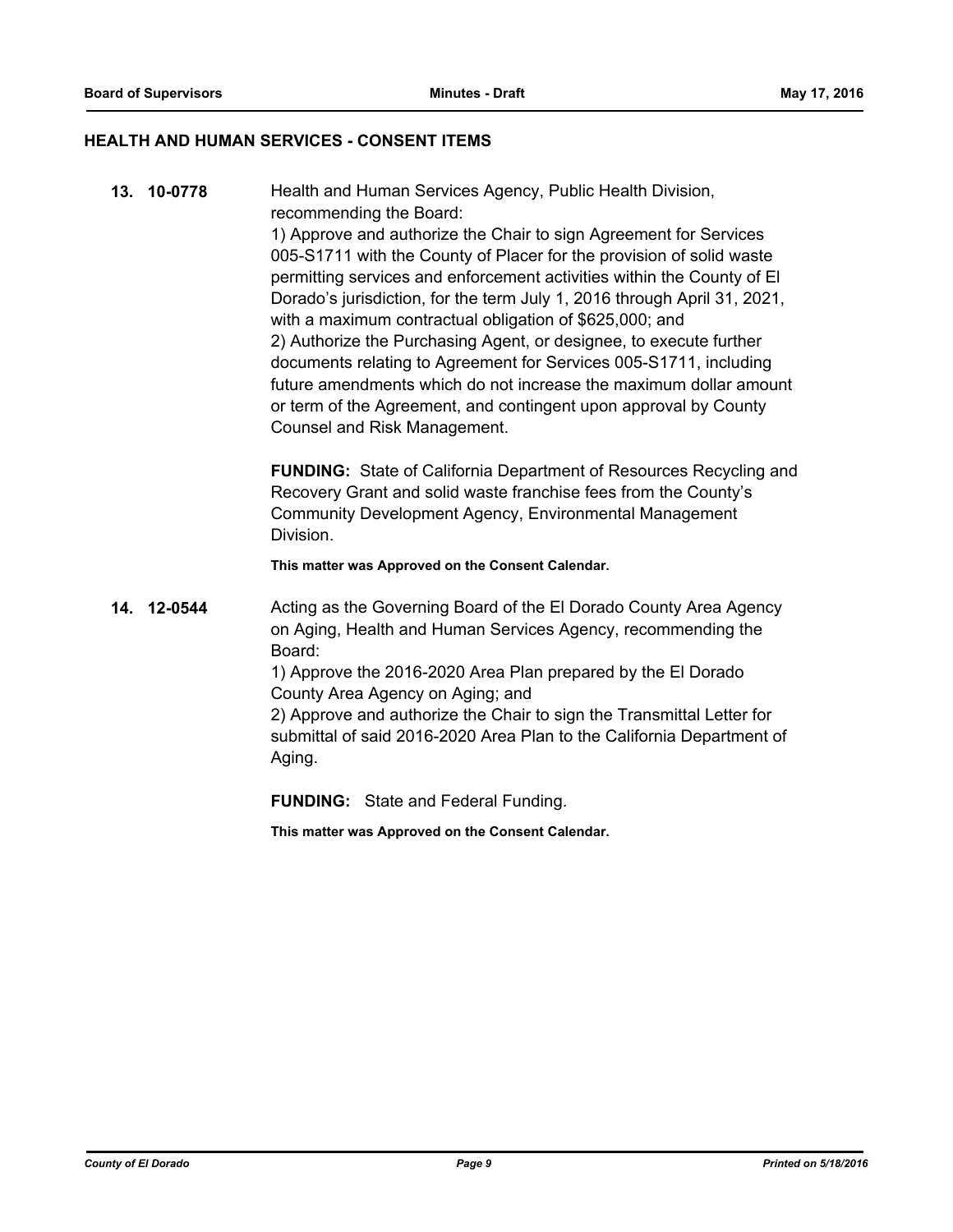|     | 15. 15-1142 | Health and Human Services Agency recommending the Board:<br>1) Approve and authorize the Chair to sign Amendment 1 to Agreement<br>for Services 179-S1611 with Summitview Child and Family Services,<br>Inc., for the provision of Specialty Mental Health Services in the Group<br>Home setting. Amendment 1 adds one slot to provide specific services<br>to Commercially Sexually Exploited Children and increases the<br>maximum obligation by \$117,000 for a new maximum contractual<br>obligation of \$729,000, with no change to the term ending June 30,<br>2018; and<br>2) Authorize the Purchasing Agent, or designee, to execute further<br>documents relating to Agreement for Services 179-S1611, including<br>amendments which do not increase the maximum dollar amount or<br>term of the Agreement, and contingent upon approval by County<br>Counsel and Risk Management.                                                                                                                                |
|-----|-------------|----------------------------------------------------------------------------------------------------------------------------------------------------------------------------------------------------------------------------------------------------------------------------------------------------------------------------------------------------------------------------------------------------------------------------------------------------------------------------------------------------------------------------------------------------------------------------------------------------------------------------------------------------------------------------------------------------------------------------------------------------------------------------------------------------------------------------------------------------------------------------------------------------------------------------------------------------------------------------------------------------------------------------|
|     |             | FUNDING: Federal and State Realignment Funds, Medi-Cal and<br>Mental Health Services Act Funding.                                                                                                                                                                                                                                                                                                                                                                                                                                                                                                                                                                                                                                                                                                                                                                                                                                                                                                                          |
|     |             | This matter was Approved on the Consent Calendar.                                                                                                                                                                                                                                                                                                                                                                                                                                                                                                                                                                                                                                                                                                                                                                                                                                                                                                                                                                          |
| 16. | 16-0232     | Health and Human Services Agency, recommending the Board:<br>1) Authorize the submission of a grant application to the California<br>Governor's Office of Emergency Services for the County Victim<br>Services Program for Fiscal Years 2016/17 and 2017/18, for an<br>estimated grant amount of \$272,638;<br>2) Approve and authorize the Chair to sign the certification pertaining to<br>the "Request for Application," as required by the grant;<br>3) Delegate authority to the Director of Health and Human Services<br>Agency to accept funding and execute the grant agreement, if awarded<br>without requiring a County match, including any extension(s) or<br>amendment(s) thereto, contingent upon County Counsel and Risk<br>Management approval; and<br>4) Authorize the Director of Health and Human Services Agency, or the<br>Chief Fiscal Officer, to administer any agreement or subsequent<br>administrative documents relating to said award, including required<br>fiscal and programmatic reports. |

**FUNDING:** Federal Funding administered by the State.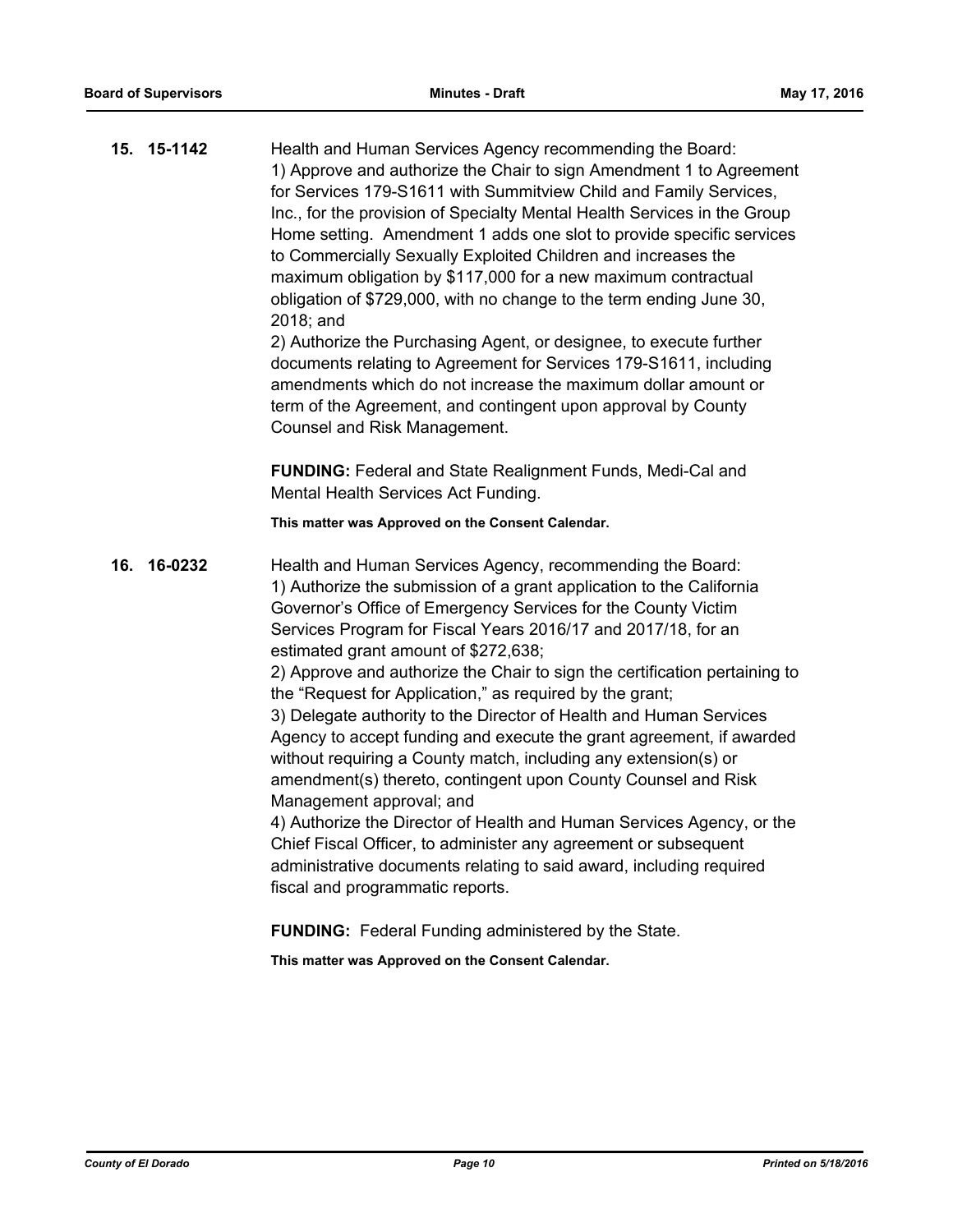| 17. 16-0384 | Health and Human Services Agency, Mental Health Division,                                                                                                                                                                                                                                                                                                                                                                                                                                                                                                                                                                                                                                                                                                                     |
|-------------|-------------------------------------------------------------------------------------------------------------------------------------------------------------------------------------------------------------------------------------------------------------------------------------------------------------------------------------------------------------------------------------------------------------------------------------------------------------------------------------------------------------------------------------------------------------------------------------------------------------------------------------------------------------------------------------------------------------------------------------------------------------------------------|
|             | recommending the Board:<br>1) Approve and authorize the Chair to sign Agreement for Services<br>012-S1711 with Big Brothers Big Sisters of El Dorado County, for the<br>provision of "as needed" mentoring services in support of the Mentoring<br>for 3-5 Year Olds by Adults and Older Adults Prevention and Early<br>Intervention Project, for the term July 1, 2016 through June 30, 2019,<br>with a maximum contractual obligation of \$150,000; and<br>2) Authorize the Purchasing Agent, or designee, to execute further<br>documents relating to Agreement for Services 012-S1711, including<br>future amendments which do not increase the maximum dollar amount<br>or term of the Agreement, and contingent upon approval by County<br>Counsel and Risk Management. |
|             |                                                                                                                                                                                                                                                                                                                                                                                                                                                                                                                                                                                                                                                                                                                                                                               |

**FUNDING:** Mental Health Services Act.

**This matter was Approved on the Consent Calendar.**

**18. 16-0390** Health and Human Services Agency (HHSA), Administration and Finance Division, recommending the Board discharge the HHSA Director from further accountability to collect the debts listed on the attached Discharge of Accountability Listing in the amount of \$1,041,352, pursuant to Government Code Sections 25257 through 25259, for the period 2001 through 2015.

#### **FUNDING:** N/A

**This matter was Approved on the Consent Calendar.**

**19. 16-0391** Health and Human Services Agency, Mental Health Division, recommending the Board:

> 1) Approve and authorize the Chair to sign Agreement for Services 010-S1711 with Crestwood Behavioral Health, Inc., for the provision of "as needed" long-term, 24-hour treatment programs for adults with serious mental disorders, for the term July 1, 2016 through June 30, 2019, with a maximum contractual obligation of \$3,000,000; and 2) Authorize the Purchasing Agent, or designee, to execute further documents relating to Agreement for Services 010-S1711, including future amendments which do not increase the maximum dollar amount or term of the Agreement, and contingent upon approval by County Counsel and Risk Management.

**FUNDING:** Federal and State Funding.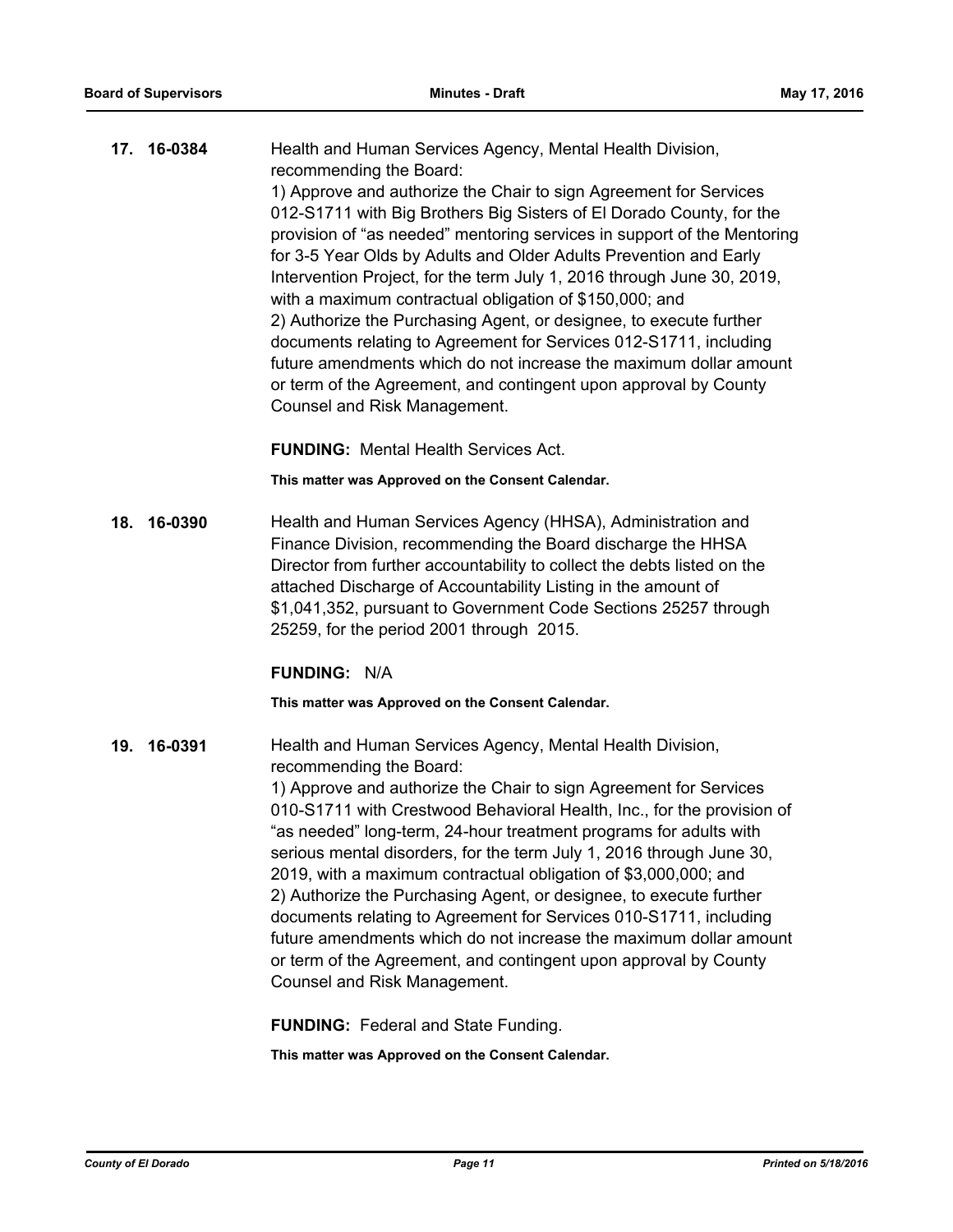| 20. | 16-0418 | Health and Human Services Agency, Mental Health Division,<br>recommending the Board:<br>1) Approve and authorize the Chair to sign Agreement for Services<br>018-S1711 with Tahoe Youth and Family Services, Inc., for the<br>provision of Primary Intervention Project services, for kids at risk of<br>developing emotional problems, on an "as needed" basis, for the term<br>July 1, 2016 through June 30, 2019, with a maximum contractual<br>obligation of \$264,000; and<br>2) Authorize the Purchasing Agent, or designee, to execute further<br>documents relating to Agreement for Services 018-S1711, including |  |
|-----|---------|----------------------------------------------------------------------------------------------------------------------------------------------------------------------------------------------------------------------------------------------------------------------------------------------------------------------------------------------------------------------------------------------------------------------------------------------------------------------------------------------------------------------------------------------------------------------------------------------------------------------------|--|
|     |         | future amendments which do not increase the maximum dollar amount<br>or term of the Agreement, and contingent upon approval by County<br>Counsel and Risk Management.                                                                                                                                                                                                                                                                                                                                                                                                                                                      |  |
|     |         | <b>FUNDING: Mental Health Services Act.</b>                                                                                                                                                                                                                                                                                                                                                                                                                                                                                                                                                                                |  |
|     |         | This matter was Approved on the Consent Calendar.                                                                                                                                                                                                                                                                                                                                                                                                                                                                                                                                                                          |  |
| 21. | 16-0470 | Health and Human Services Agency recommending the Board approve<br>and authorize the Chair to sign letters of support to the California State<br>Assembly and California State Senate requesting their support of<br>identifying \$5 million to provide statewide Adult Protective Services<br>Training.                                                                                                                                                                                                                                                                                                                   |  |
|     |         | <b>FUNDING:</b> There is no funding related to this item.                                                                                                                                                                                                                                                                                                                                                                                                                                                                                                                                                                  |  |
|     |         | This matter was Approved on the Consent Calendar.                                                                                                                                                                                                                                                                                                                                                                                                                                                                                                                                                                          |  |
| 22. | 15-1353 | Library Department recommending the Board:<br>1) Accept an award of \$30,000 in grant funds from the California State<br>Library for the California Public Library Broadband Project for the<br>purchase of routers and firewalls; and<br>2) Authorize the Chair to sign Agreement 468-1611 with the Southern<br>California Library Cooperative to purchase the equipment on the<br>County's behalf.                                                                                                                                                                                                                       |  |
|     |         | <b>FUNDING: State Grant.</b>                                                                                                                                                                                                                                                                                                                                                                                                                                                                                                                                                                                               |  |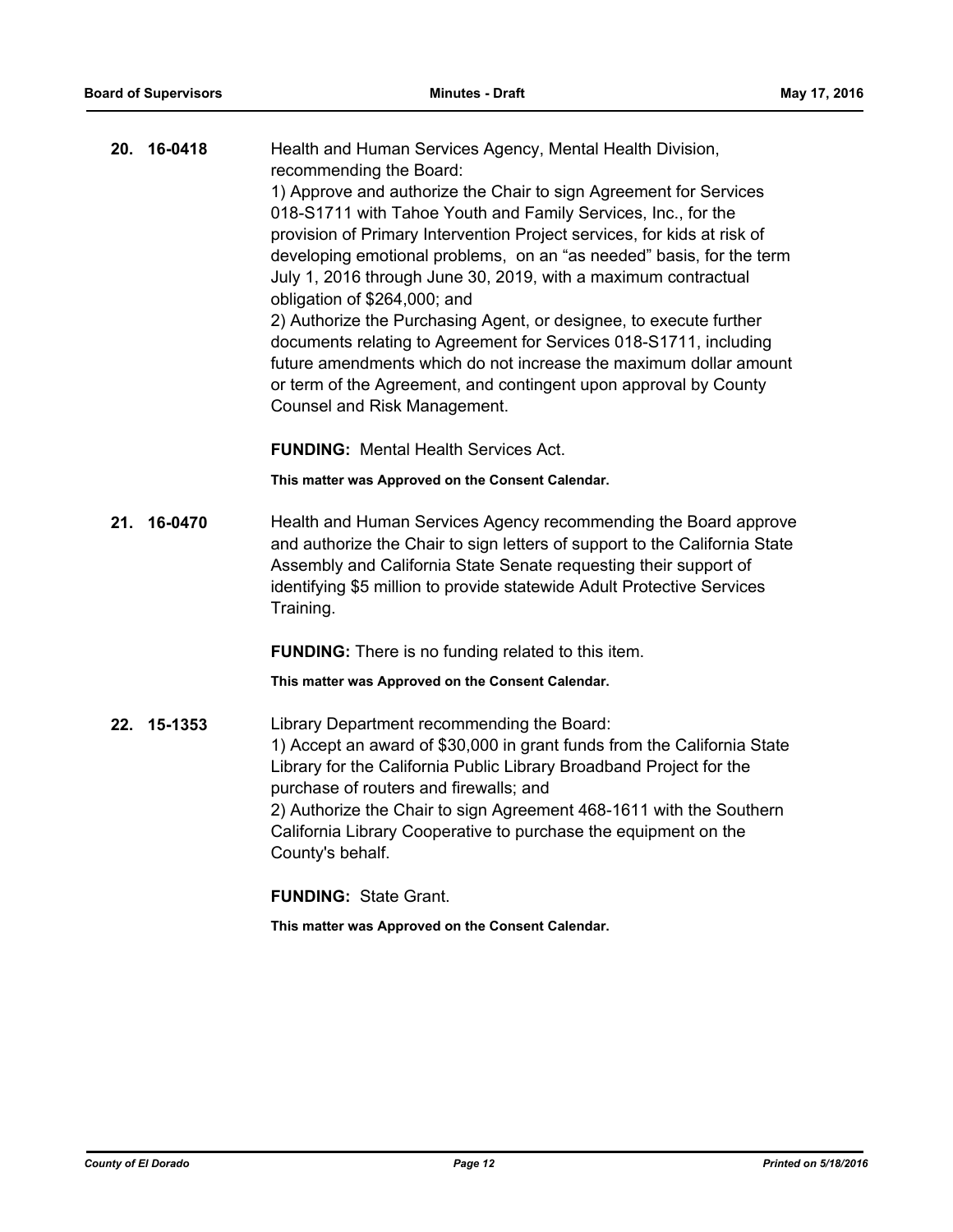### **LAND USE AND DEVELOPMENT - CONSENT ITEMS**

**23. 16-0481** Department of Agriculture recommending the Board approve and authorize the Chair to sign Resolution **083-2016** amending the Authorized Personnel Allocation for the Agriculture Department to add two 2.0 Full Time Equivalent Limited Term Ag Biology Technician allocations to address the staffing needs of the noxious weed eradication program, to adequately meet the operational needs of the department. The end date for the limited term will be 12/31/16, unless earlier terminated.

> **FUNDING:** Sierra Nevada Conservancy Grant Limited Term (Refer: Item 20, 6/11/2013)

**Resolution 083-2016 was Adopted upon Approval of the Consent Calendar.**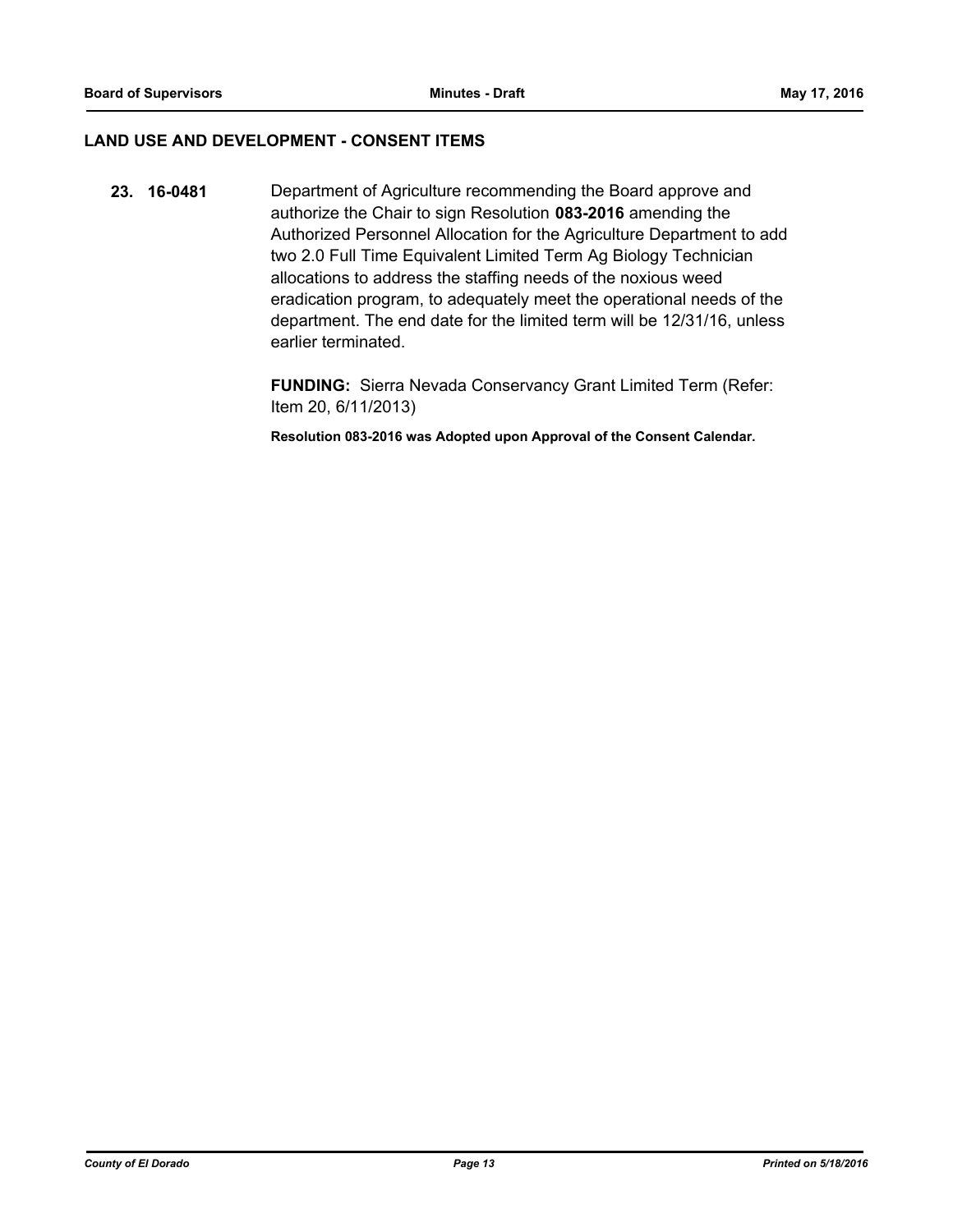**24. 16-0456** Community Development Agency, Administration and Finance Division, recommending the Board take the following actions pertaining to the Placerville and Georgetown Airports, all subject to review and approval by County Counsel:

> 1) Provide grant award acceptance and approval of a Federal Aviation Administration Grant Agreement and Terms and Conditions of Accepting Airport Improvement Program Grants in the amount of \$58,500 for design of the Taxiway Edge Lights Project (Design Phase 1 - Rehabilitate Taxiway A Lighting [approximately 3,910' x 35'] Including One Regulator) at the Placerville Airport, CIP 93130, from the United States Department of Transportation, Federal Aviation Administration, and authorize the Community Development Agency Director, or designee, to execute all associated documents (P&C 037-F1711); 2) Provide grant award acceptance and approval for a State of California, Department of Transportation, Aeronautics Division Airport Improvement Program Matching Grant in an estimated amount of \$2,925 for design of the Taxiway Edge Lights Project (Design Phase 1 - Rehabilitate Taxiway A Lighting [approximately 3,910' x 35'] Including One Regulator) at the Placerville Airport, CIP 93130, if successful, and authorize the Community Development Agency Director, or designee, to execute all associated documents (P&C 038-F1711);

3) Provide grant award acceptance and approval of a Federal Aviation Administration Grant Agreement and Terms and Conditions of Accepting Airport Improvement Program Grants in an estimated amount of \$166,500 for the Airport Layout Plan Update and Obstruction Survey at the Placerville Airport, CIP 93132, if successful, from the United States Department of Transportation, Federal Aviation Administration, and authorize the Community Development Agency Director, or designee, to execute all associated documents (P&C 039-F1711);

4) Provide grant award acceptance and approval for a State of California, Department of Transportation, Aeronautics Division Airport Improvement Program Matching Grant in an estimated amount of \$8,325 for the Airport Layout Plan Update and Obstruction Survey at the Placerville Airport, CIP 93132, if successful, and authorize the Community Development Agency Director, or designee, to execute all associated documents (P&C 040-F1711);

5) Provide grant award acceptance and approval of a Federal Aviation Administration Grant Agreement and Terms and Conditions of Accepting Airport Improvement Program Grants in the amount of \$63,000 for the Rehabilitate Runway, Taxiways, and T-hangar Taxilanes Project at the Georgetown Airport, CIP 93527, from the United States Department of Transportation, Federal Aviation Administration, and authorize the Community Development Agency Director, or designee, to execute all associated documents (P&C 041-F1711); and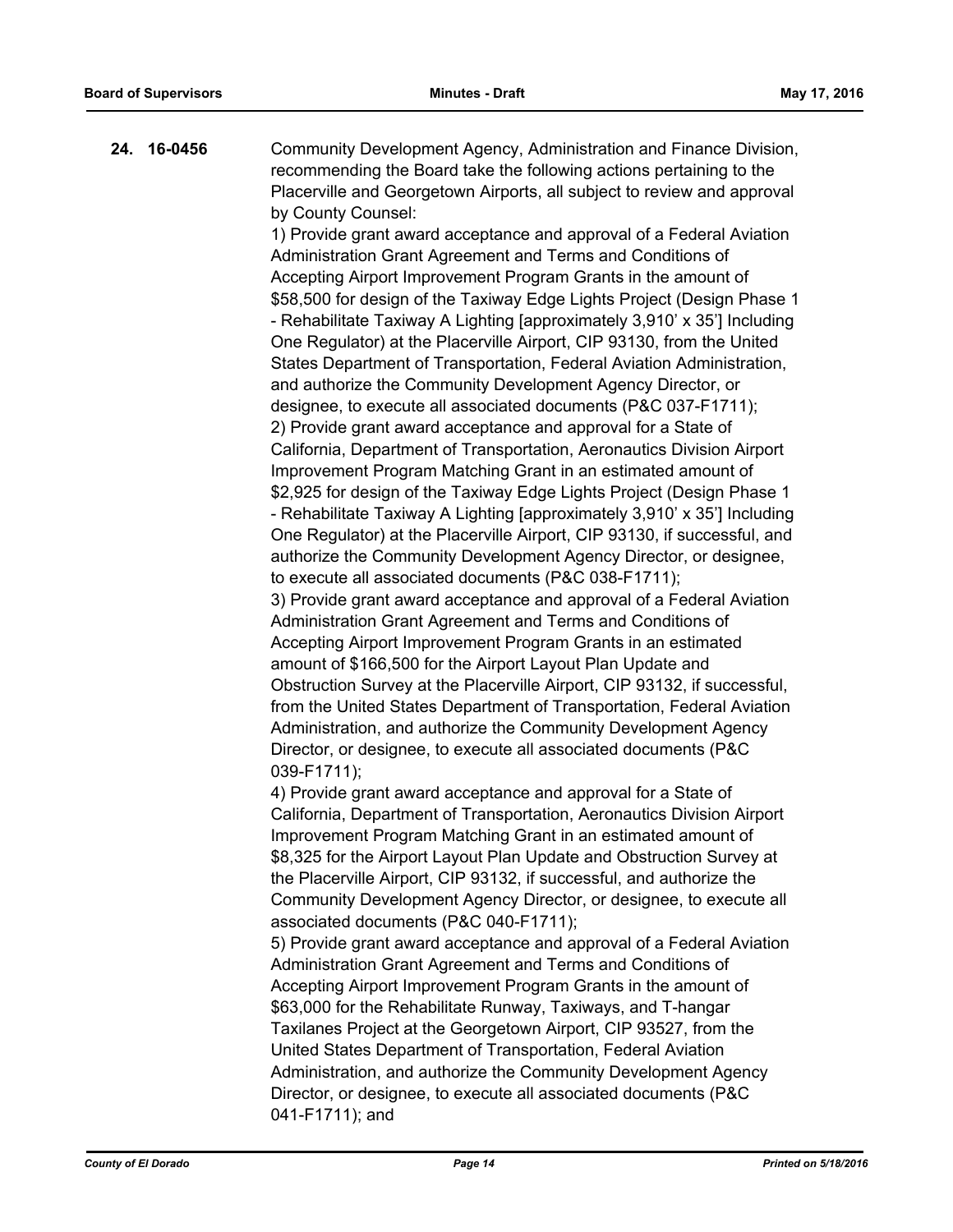6) Provide grant award acceptance and approval for a State of California, Department of Transportation, Aeronautics Division Airport Improvement Program Matching Grant in an estimated amount of \$3,150 for the Rehabilitate Runway, Taxiways, and T-hangar Taxilanes Project at the Georgetown Airport, CIP 93527, if successful, and authorize the Community Development Agency Director, or designee, to execute all associated documents (P&C 042-F1711).

**FUNDING:** Federal Aviation Administration Grants (90%) and Accumulated Capital Outlay Fund (10%). (Federal Funds)

**This matter was Approved on the Consent Calendar.**

**25. 16-0284** Community Development Agency, Transportation Division, recommending the Board adopt and authorize the Chair to sign Resolution **081-2016** sanctioning the closure of Pony Express Trail between Sly Park Road and Sanders Drive, with partial road closures at the intersections of Forebay Road, Oak Street, North Street, Polaris Street, Laurel Drive, and Sanders Drive on Monday, July 4, 2016, between 11:30 a.m. and 2:00 p.m., for the "Pollock Pines 4th of July Parade," subject to conditions set forth in Resolution No. 110-79, and in the "Application for Road Closure."

## **FUNDING:** N/A

#### **Resolution 081-2016 was Adopted upon Approval of the Consent Calendar.**

**26. 16-0348** Community Development Agency, Transportation Division, recommending the Board consider the following pertaining to the Patterson Drive and Missouri Flat Road Overlays Project, Contract PW 16-31119, CIP 72190, P&C 356-C1699:

> 1) Approve changes to the 2015 Capital Improvement Program to reflect changes to the Project scope and an increase to the Project budget;

2) Approve and adopt the Contract Documents; and

3) Authorize advertisement for construction bids.

**FUNDING:** Local Tribe Funds (97.4%), EID Reimbursement (2.6%). (No Federal Funds)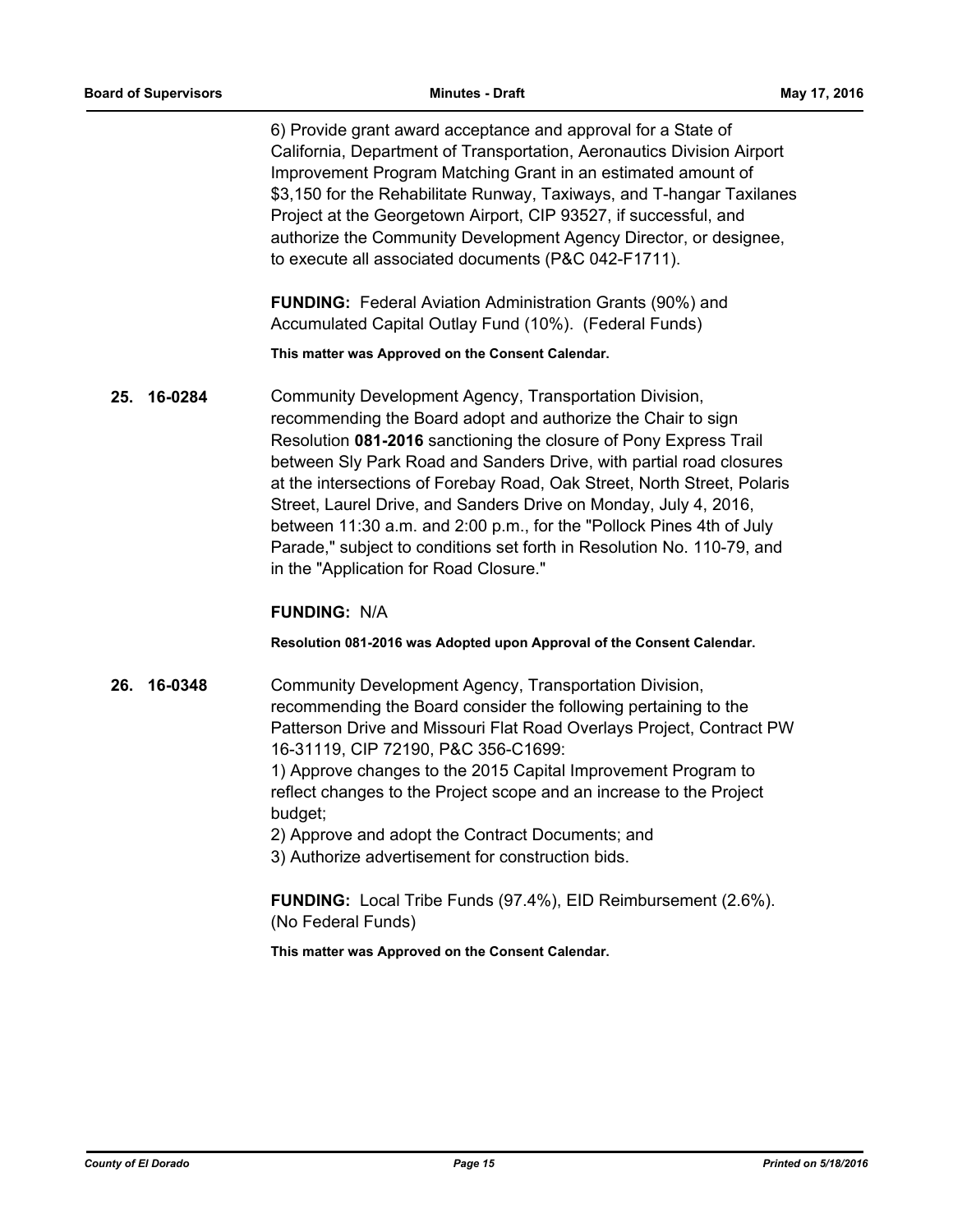**27. 16-0483** Community Development Agency, Transportation Division, recommending the Board approve and authorize the Chair to sign the Road Improvement Agreement for Wilson Estates, TM 14-1515, Offsite Improvements AGMT 16-54409, with Renasci Wilson Estates, LLC. The construction of these roadway improvements will satisfy Condition 34, Road Improvement Agreement, and Condition 57, Offsite Improvements (Security), for the proposed roadway improvements and sewer line extension for the Wilson Estates Project.

#### **FUNDING:** N/A

**This matter was Approved on the Consent Calendar.**

**28. 16-0402** Community Development Agency, Environmental Management Division, recommending the Board adopt and authorize the Chair to sign Resolution **082-2016** authorizing the submittal of applications to the State of California, Department of Resources Recycling and Recovery, for all eligible payment programs. This resolution would be in effect for a period of five (5) years from the effective date of the resolution or until rescinded by the Board.

> **FUNDING:** State of California, Department of Resources Recycling and Recovery. (No Federal Funds)

**Resolution 082-2016 was Adopted upon Approval of the Consent Calendar.**

**29. 15-0279** Community Development Agency, Long Range Planning and Transportation Divisions, recommending the Board approve Capital Improvement Program update information, per the attached 2015 CIP Mid-Year Update Table.

> **FUNDING:** Various Federal, State, Local and Accumulative Capital Outlay Funding Sources.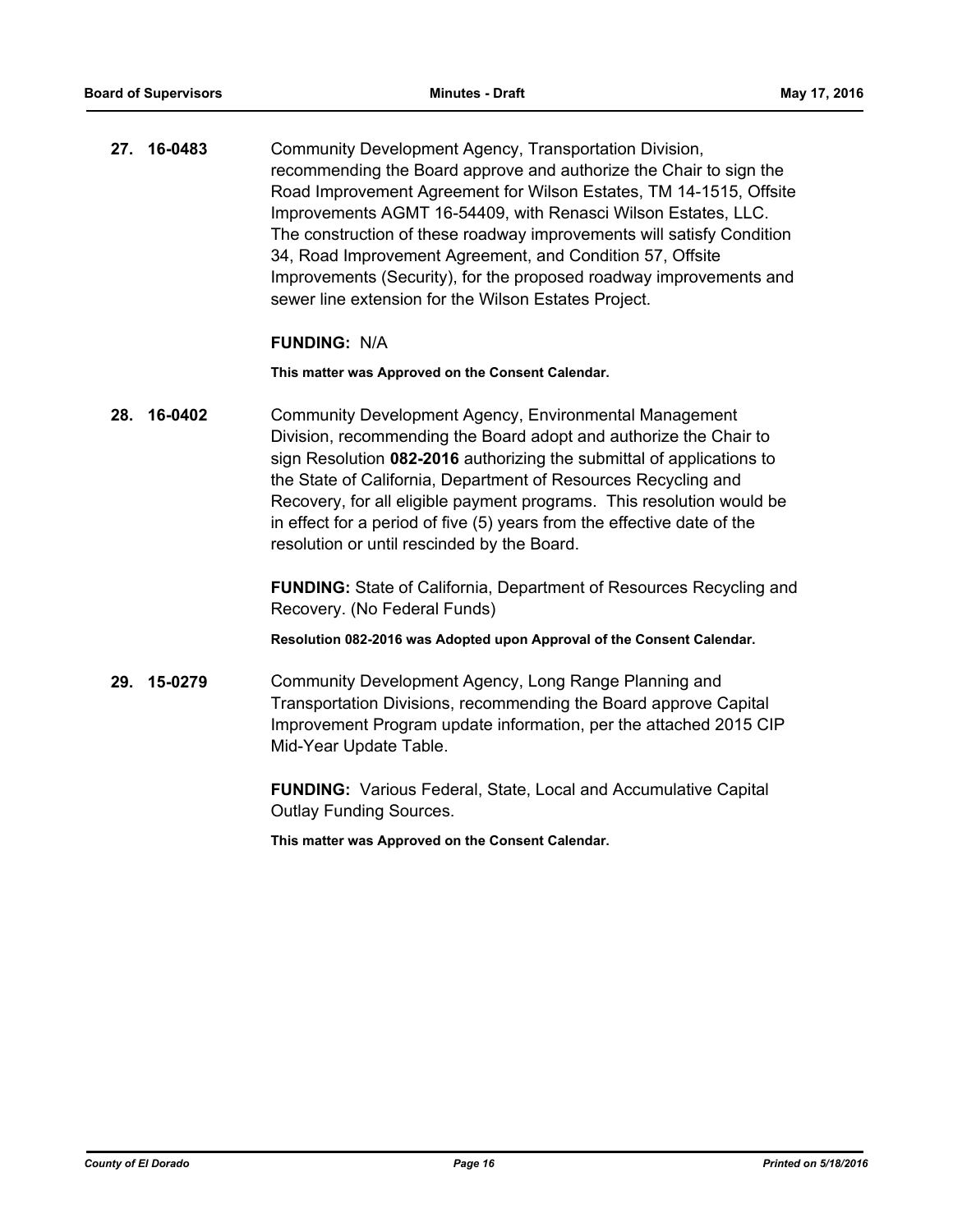#### **LAW AND JUSTICE - CONSENT ITEMS**

**30. 14-0545** Probation Department recommending the Board receive and file the annual re-application of the Juvenile Justice Development Plan to the California Board of State and Community Corrections for continued funding of the Youthful Offender Block Grant in the amount of \$583,000.

**FUNDING:** Youthful Offender Block Grant.

**This matter was Approved on the Consent Calendar.**

**31. 14-0574** Probation Department recommending the Board receive and file the annual re-application to the California Board of State and Community Corrections (BSCC) for continued funding of the Community Alliance to Reduce Truancy (CART) program through the Juvenile Justice Crime Prevention Act (JJCPA).

**FUNDING:** Juvenile Justice Crime Prevention Act.

**This matter was Approved on the Consent Calendar.**

**32. 16-0403** Probation Department, through the Community Corrections Partnership (CCP), recommending the Board: 1) Approve a request for an additional \$15,000 in budget appropriations in Fiscal Year 2015/16 for the Probation Department Emergency Housing line item; 2) Approve the \$15,000 budget transfer to increase Probation and Chief Administrative Office SRF-Community Corrections budget revenue/expenditures (4/5 vote required); and 3) Authorize the use of any unspent budget appropriations, within the CCP Fiscal Year 2015/16 approved budget, from the Probation Department transportation line item to the Emergency Housing line item.

> **FUNDING:** Community Corrections (formerly Local Community Corrections AB109) fund balance.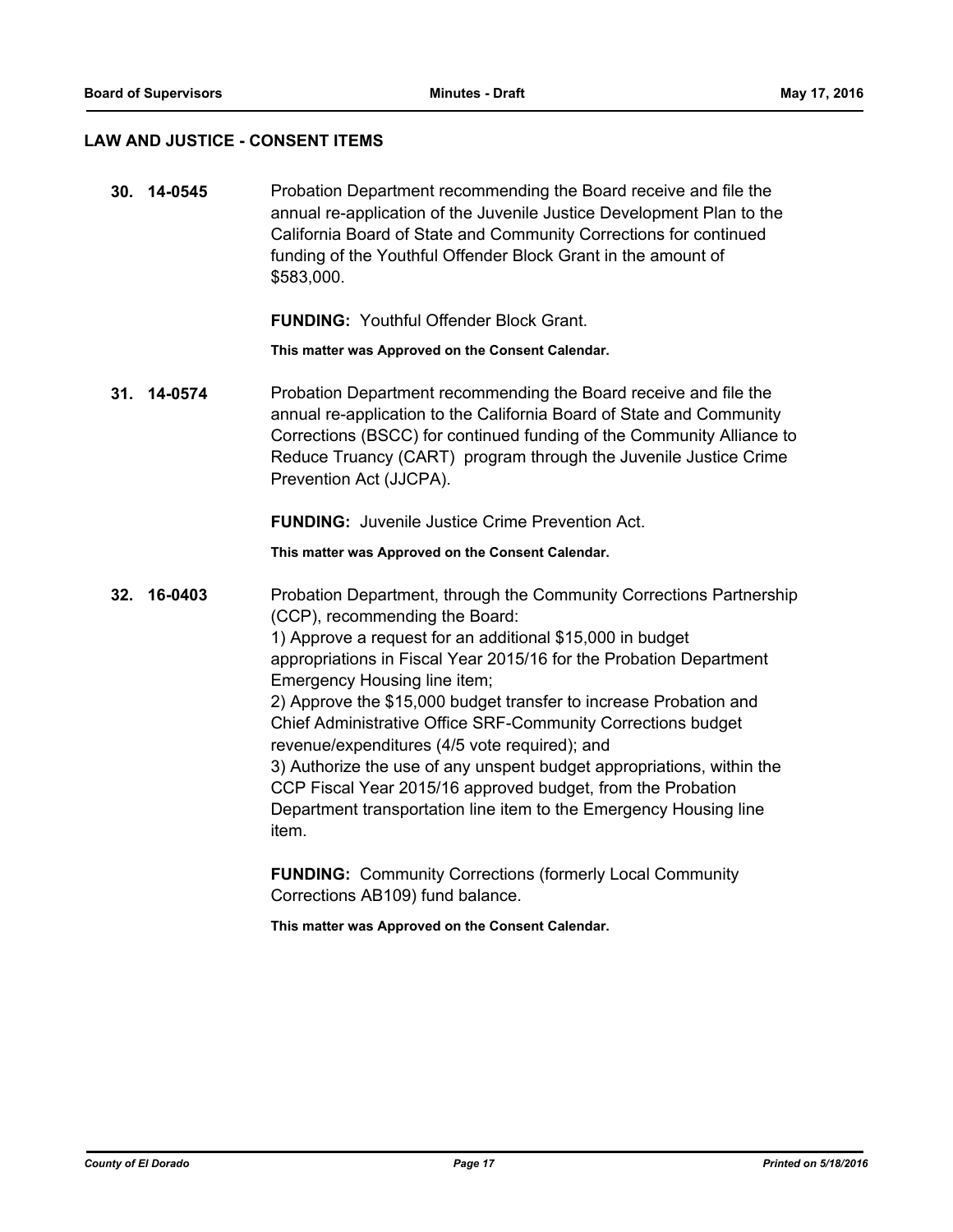**33. 16-0420** Probation Department recommending the Board approve and authorize the Chair to sign Amendment I to Agreement 045-S1610 with Noble Software Group, LLC increasing the contract by \$34,600 (adding the Adult Assessment software and three (3) more training days) for a not to exceed total of \$92,000; Noble Software Group, LLC provides training, access and use license of a proprietary cloud-based assessment service.

**FUNDING:** General Fund.

**This matter was Approved on the Consent Calendar.**

**34. 14-1417** El Dorado County Sheriff's Office of Emergency Services recommending the Board find that a state of emergency continues to exist in El Dorado County as a result of drought conditions. (Cont. 5/3/16, Item 25)

**This matter was Approved on the Consent Calendar.**

**35. 14-0455** Sheriff's Office in partnership with the District Attorney recommending the Board approve and authorize the Chair to sign Memorandum of Understanding 571-M1411, Amendment III, with the State of California Department of Justice for forensic DNA services extending the term one year effective June 1, 2016, through May 31, 2017, and authorizing compensation in the amount of \$164,198.

**FUNDING:** Proposition 69.

**This matter was Approved on the Consent Calendar.**

**36. 16-0356** Sheriff's Office recommending the Board authorize and approve the following requests for relief from accountability, pursuant to Government Code Section 29390: 1) Cash shortage of \$613 in the Inmate Trust Account due to an original check in the amount of \$17.86 being altered and cashed illegally in the amount of \$630.86; and 2) Authorize the Sheriff to transfer \$613 in General Funds to make the Inmate Trust Accounts whole.

**FUNDING:** General Fund.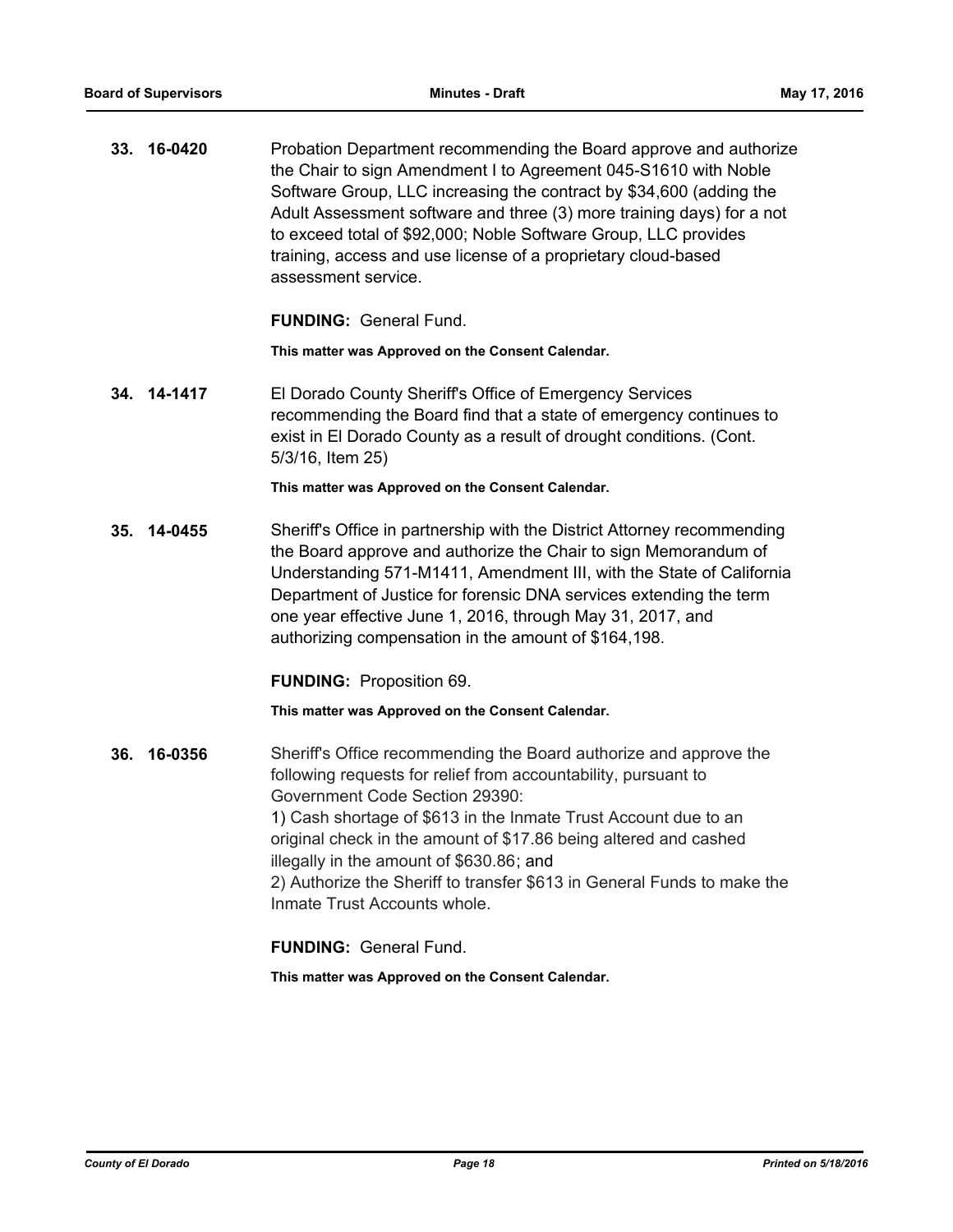**37. 16-0474** Sheriff's Office recommending the Board approve the acceptance of and authorize the Sheriff to sign the Domestic Cannabis Eradication and Suppression Program grant funding Letter of Agreement 2016/17, 437-F1611 with the United States Department of Justice Drug Enforcement Administration in the amount of \$75,200 for the period of January 1, 2016 to September 30, 2016 to defray costs relating to the eradication and suppression of illicit marijuana.

> **FUNDING:** United States Department of Justice Drug Enforcement Administration.

**This matter was Approved on the Consent Calendar.**

## **END CONSENT CALENDAR**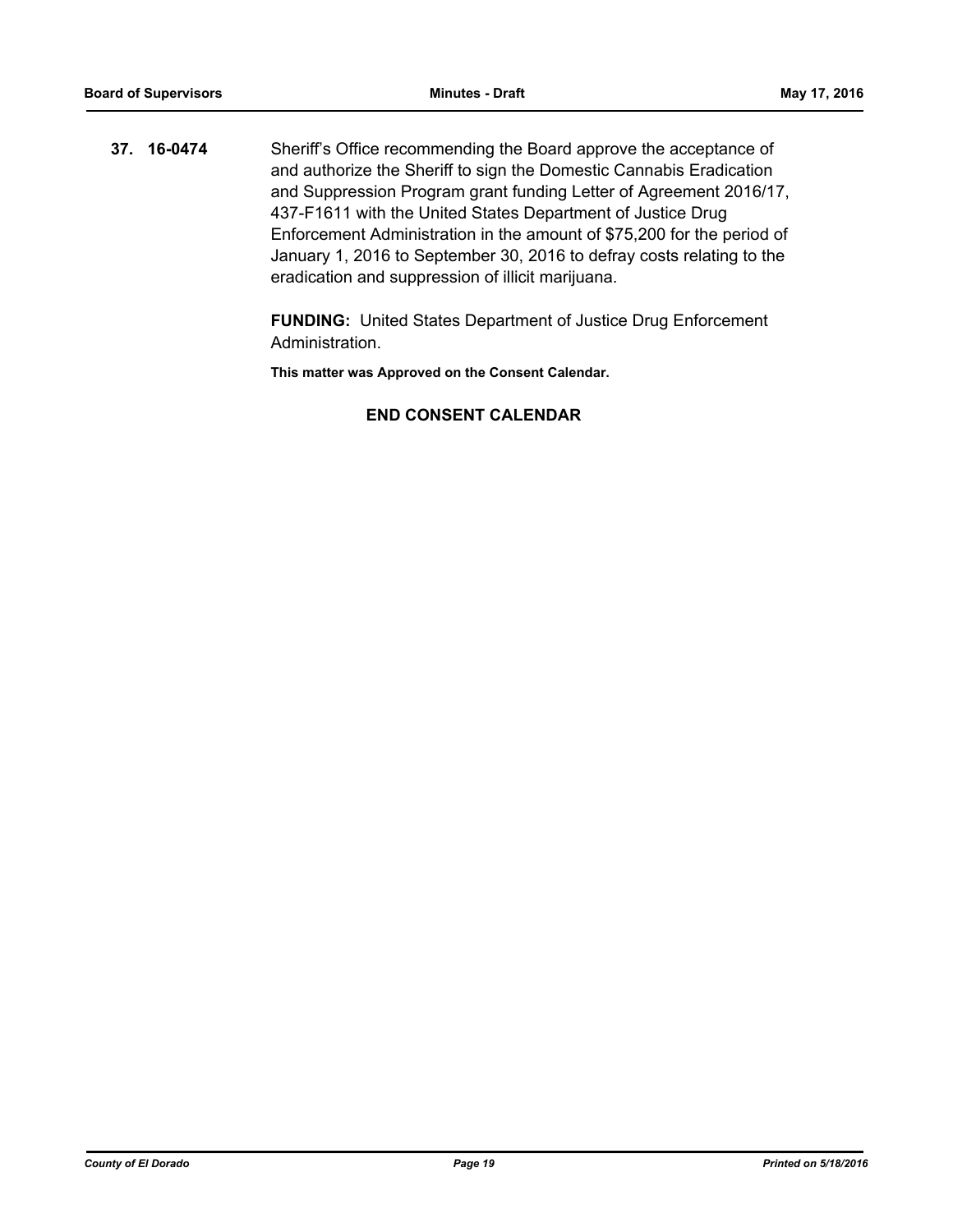#### **10:30 A.M. - TIME ALLOCATION**

**38. 14-1228** Supervisor Novasel and the El Dorado County Mental Health Commission recommending the Board receive and file the Mental Health Commission's 2016 Annual Report. (Est. Time: 15 Min.)

## **Received and Filed.**

**39. 16-0328** Supervisor Novasel recommending Board: 1) Approve and authorize the Chair to sign a Proclamation May is Mental Health Month, 2016 Proclamation; and 2) Present Proclamation to the Mental Health Commission. (Est. Time: 15 Min.)

*Public Comment: J. Melnicoe, J. Abrams*

**Supervisor Novasel read the Proclamation. A motion was made by Supervisor Frentzen, seconded by Supervisor Ranalli to Approve this matter.**

**Yes:** 5 - Mikulaco, Veerkamp, Frentzen, Ranalli and Novasel

## **11:00 A.M. - TIME ALLOCATION**

**40. 15-0565** Supervisor Mikulako and the Health and Human Services Agency, Community Services Division, on behalf of the El Dorado County Commission on Aging, recommending the Board: 1) Adopt a Proclamation recognizing May 2016 as "Older Americans Month" in the County of El Dorado; 2) Present a certificate to each Senior of the Year nominee, mentioning, as noted on the certificate, their primary contribution to the community; and 3) Announce the 2016 County of El Dorado Senior of the Year and present the perpetual trophy to the nominee selected by the Commission on Aging to receive this honor. (Est. Time: 20 Min.)

## **FUNDING:** N/A

*Public Comment: R. Rimbolt, K. Litchman*

**Supervisor Mikulaco read the Proclamation. Jack and Mary Pratt received the honor of the 2016 El Dorado Senior of the Year. A motion was made by Supervisor Ranalli, seconded by Supervisor Novasel to** 

**Approve this matter.**

**Yes:** 5 - Mikulaco, Veerkamp, Frentzen, Ranalli and Novasel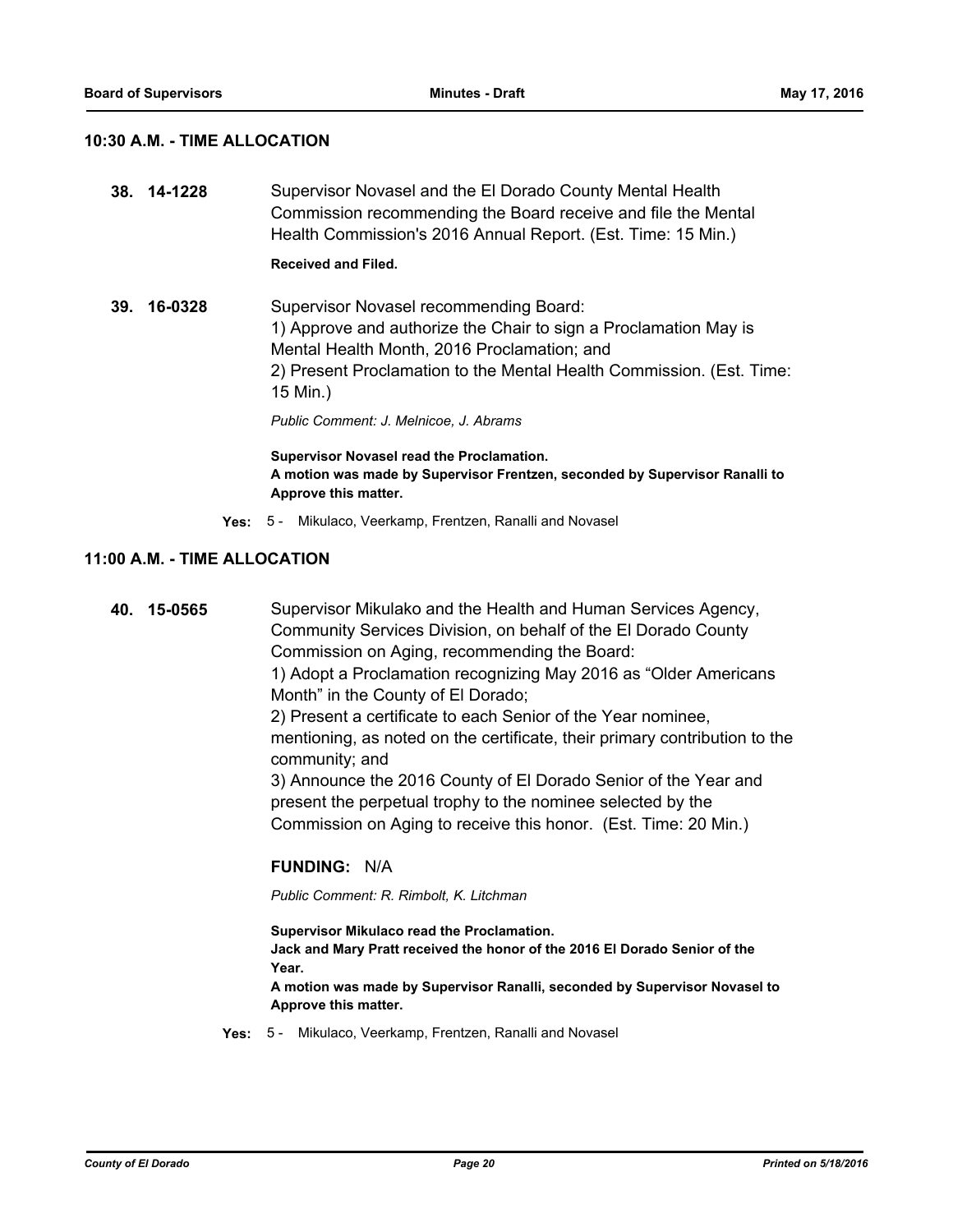#### **DEPARTMENT MATTERS (Agenda items in this category may be called at any time)**

**41. 14-1467** Chief Administrative Office, Procurement and Contracts Division, recommending the Board approve the following related to the renovation of Buildings A and B: 1) Approve the 90% complete Plans & Specifications for Structural, Board Chambers, Finishes and Building A and delegate authority to the Facilities Manager to approve the remaining 10% of the Plans & Specifications for the same in advance of their construction; 2) Award Bid 16-968-003, Data and Voice Cabling Services to the lowest bidder, Dunn-Wright Communications; 3) Authorize the Chair to sign the Public Works Contract 463-C1675 in the amount of \$125,000; and 4) Authorize the Purchasing Agent to sign an Escrow Agreement, if requested by the Contractor and in accordance with Public Contract Code Section 22300, for the purpose of holding Contract retention funds.

#### **FUNDING:** Accumulated Capital Outlay Fund.

**A motion was made by Supervisor Veerkamp, seconded by Supervisor Mikulaco to Approve this matter.**

- **Yes:** 5 Mikulaco, Veerkamp, Frentzen, Ranalli and Novasel
- **42. 14-1425** Chief Administrative Office recommending the Board provide conceptual review and authorization, as required by Board Policy A-3, to prepare an ordinance amending County of El Dorado's Ordinance Code Title 5, Business Taxes, Licenses and Regulations, to establish the legal framework for the regulation of Remote Caller Bingo. (Est. Time: 5 Min.)

#### **FUNDING:** N/A

**A motion was made by Supervisor Frentzen, seconded by Supervisor Veerkamp to Approve this matter.**

- **Yes:** 5 Mikulaco, Veerkamp, Frentzen, Ranalli and Novasel
- **43. 14-0228** Community Development Agency, Transportation Division, recommending the Board receive and file a presentation on the yearly Road Maintenance Program Update. (Est. Time: 30 Min.)

#### **FUNDING:** N/A

**Received and Filed**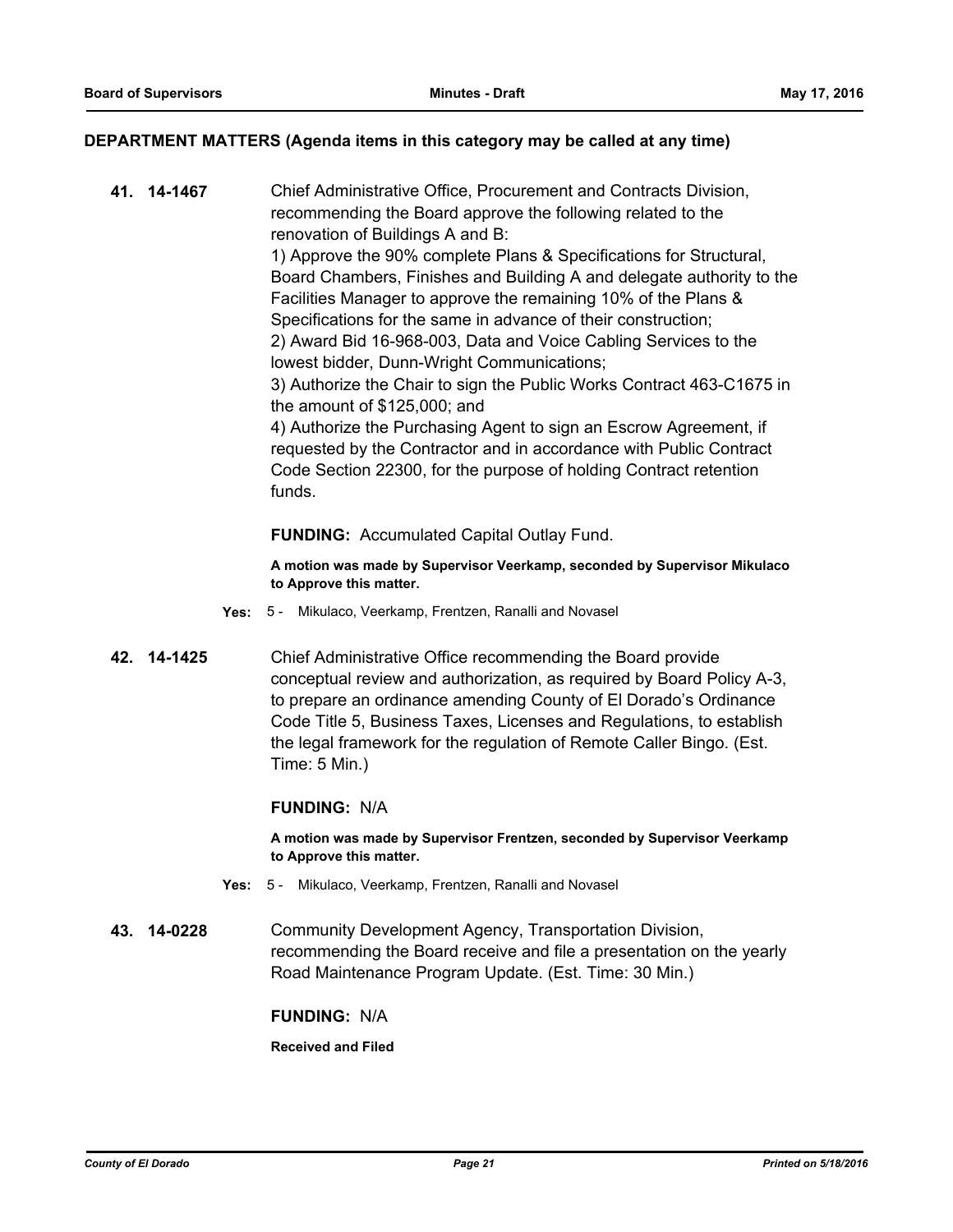#### **2:00 P.M. - TIME ALLOCATION**

**44. 12-1290** Community Development Agency, Long Range Planning, recommending the Board consider the following: 1) Receive a presentation from Capital Southeast Connector Joint Powers Authority staff on the progress of the Connector; and 2) Reaffirm the Board's intent to fund final design of Segment E1 (County line to Manchester Drive) as discussed at the Board's budget workshop on April 26, 2016, estimated at \$225,000. (Est. Time: 30 Min.)

#### **FUNDING:** N/A

*Public Comment: K. Payne, B. Knox, D. Manning*

**A motion was made by Supervisor Veerkamp, seconded by Supervisor Mikulaco to Approve this matter and include the following language: Action item 2: Reaffirm the Board's intent to fund final design of Segment E1 (County line to Manchester Drive) "subject to confirmation of funding at budget workshop in June" as discussed at the Board's budget workshop on April 26, 2016, estimated at \$225,000.**

- **Yes:** 4 Mikulaco, Veerkamp, Ranalli and Novasel
- **Noes:** 1 Frentzen
- **45. 16-0477** Community Development Agency, Long Range Planning Division, submitting the Preliminary Land Inventory Data Report for the General Plan 2016 5-Year Review to the Board for review and discussion. (Est. Time: 1.5 Hr.)

#### **FUNDING:** N/A

*Public Comment: N. Briel, L. Parlin*

**Received and Filed**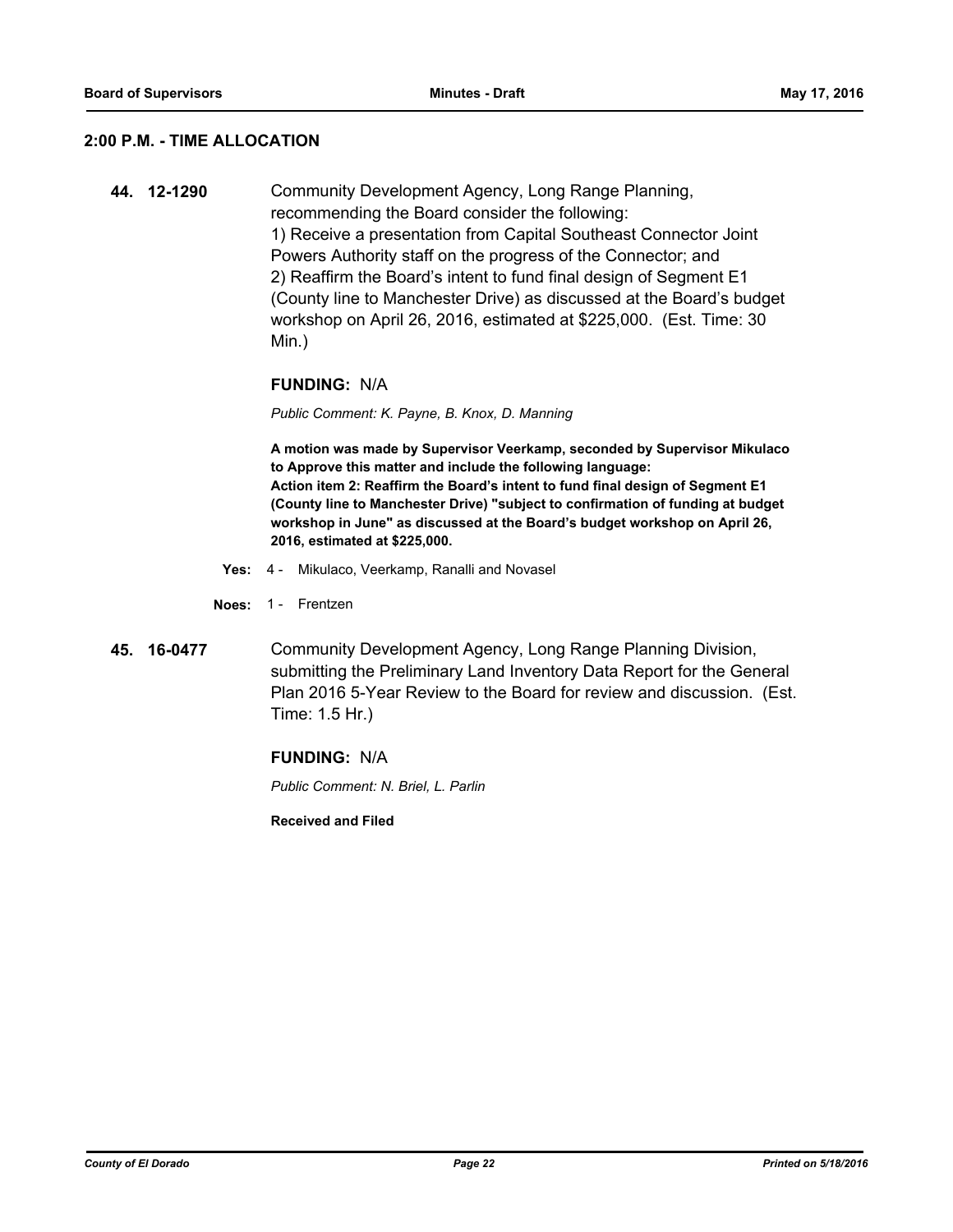### **4:00 P.M. - TIME ALLOCATION**

**46. 16-0509** Chief Administrative Office, recommending the Board: 1) Approve the County's Tree Mortality Hazard Tree Removal Plan; 2) Authorize the Community Development Agency to start work on assessing the tree mortality issue along the County's road infrastructure as a step in the process to apply for state and federal grant funds; and 3) Authorize the Chair to sign a Budget Transfer, of \$10,400, decreasing General Fund contingency and increasing overtime and computer equipment appropriations in the Community Development Agency to perform work to assess the tree mortality issue along the County's maintained road infrastructure. (4/5 vote required) (Est. Time: 30 Min.)

## **FUNDING:** General Fund.

**A motion was made by Supervisor Veerkamp, seconded by Supervisor Ranalli to Approve this matter.**

**Yes:** 5 - Mikulaco, Veerkamp, Frentzen, Ranalli and Novasel

**ADJOURNED AT 5:32 P.M.**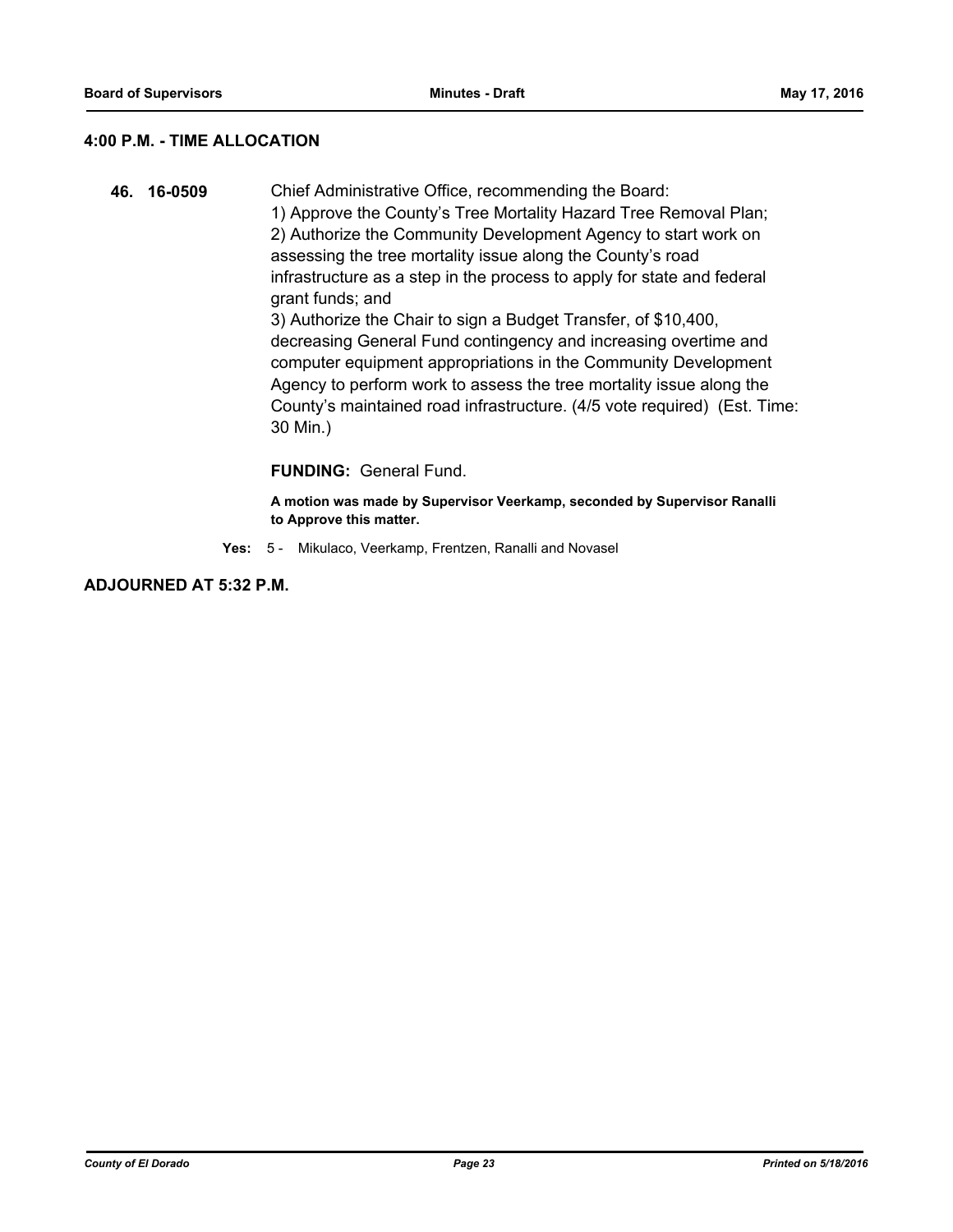## **CLOSED SESSION**

**47. 16-0486 Conference with Legal Counsel - Anticipated Litigation** pursuant to Government Code Section 54956.9(d)(2). Title: El Dorado County Employees Association Local 1 v. County of El Dorado, Grievance re: Administrative Fee, Number of potential cases: (1). (Est. Time: 10 Min.)

**This matter was Continued to June 7, 2016.**

**48. 16-0490 Pursuant to Government Code Section 54957- Public Employee Performance Evaluation.** Title: Chief Administrative Officer. (Est. Time: 10 Min.)

**No Action Reported. All five Supervisors participated.**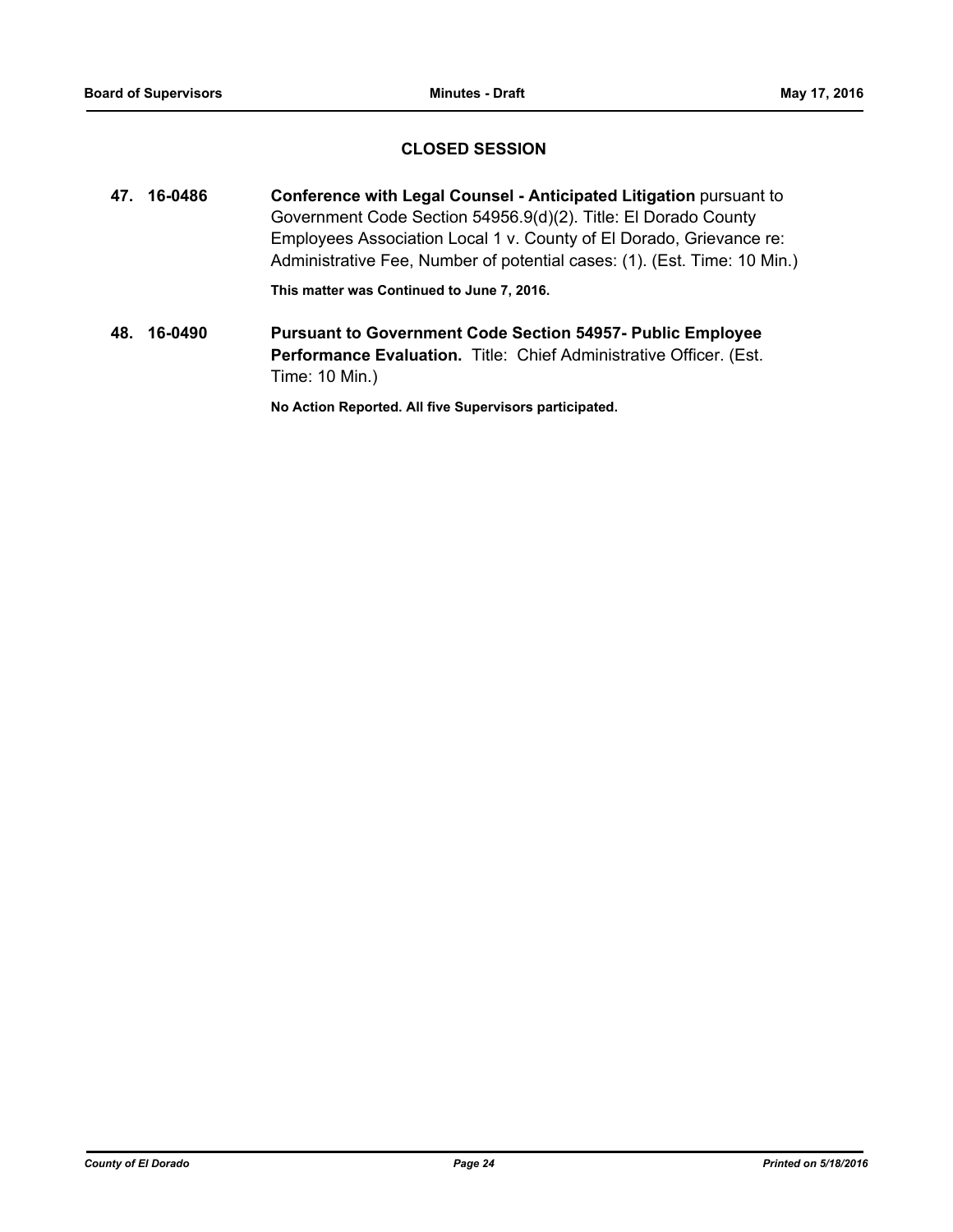On August 19, 2003, the Board adopted the following protocol: It is a requirement that all speakers, County staff and the public, when approaching the podium to make a visual presentation to the Board of Supervisors, must provide the Clerk with the appropriate number of hard copies of the presentation for Board members and the audience. Only those speakers that provide this required number of hard copies will be permitted to proceed with a visual presentation.

Persons interested in serving on any Board of Supervisors ADVISORY BOARD, COMMITTEE, OR COMMISSION are encouraged to complete and submit an Application Form to the Clerk of the Board of Supervisors. The application is available online at: http://www.edcgov.us/BOS/Forms.aspx or at the Board of Supervisor's office, 330 Fair Lane, Placerville, CA.

Digital Recordings of regular, Tuesday Board of Supervisors meeting are BROADCAST ON CABLE TV as follows:

West Slope - Comcast - Channel 15, Wednesday at 1:00 P.M. (day after Tuesday meeting) and Tuesday at 7:00 A.M. (One week after previous Tuesday Meeting)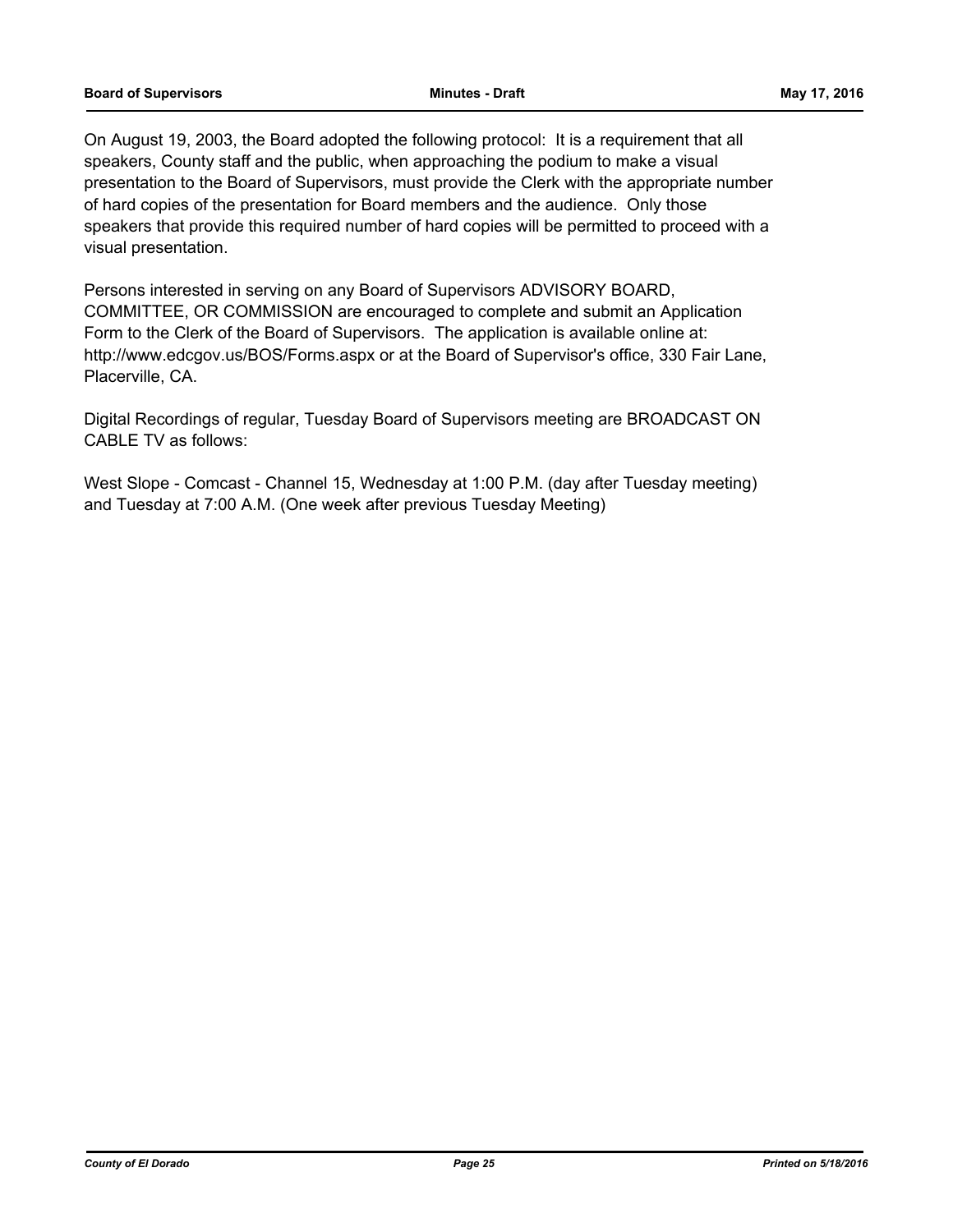## **ADDENDUM**

## **CONSENT CALENDAR**

**49. 16-0544** Chief Administrative Office recommending the Board change their special meeting dates currently reserved for Budget Workshop, from June 6, 2016 and June 8, 2016 to be rescheduled to June 13, 2016, with the afternoon of June 14, 2016 reserved for final discussion, if needed.

#### **This matter was Approved on the Consent Calendar.**

**50. 16-0404** Clerk of the Board recommending the Board approve corrected Minutes for Item 26 (File ID 13-0083) from the regular meeting of April 19, 2016 to reflect a "No" vote from Supervisor Mikulaco and direct the Clerk to file a corrected Resolution 071-2016 reflecting the accurate vote of 4-1 in favor.

**This matter was Approved on the Consent Calendar.**

**51. 16-0537** Supervisor Novasel recommending the Board approve and authorize the Chair to sign a Proclamation celebrating June, 2016 as Tahoe Bike Month.

**This matter was Approved on the Consent Calendar.**

## **11:00 A.M. - TIME ALLOCATION**

**52. 16-0549** Supervisor Mikulaco recommending the Board approve and authorize the Chair to sign a Proclamation recognizing May 2016 as "ALS Awareness Month." (Est. Time: 5 Min.)

> **Supervisor Veerkamp read the Proclamation. A motion was made by Supervisor Frentzen, seconded by Supervisor Ranalli to Approve this matter.**

**Yes:** 5 - Mikulaco, Veerkamp, Frentzen, Ranalli and Novasel